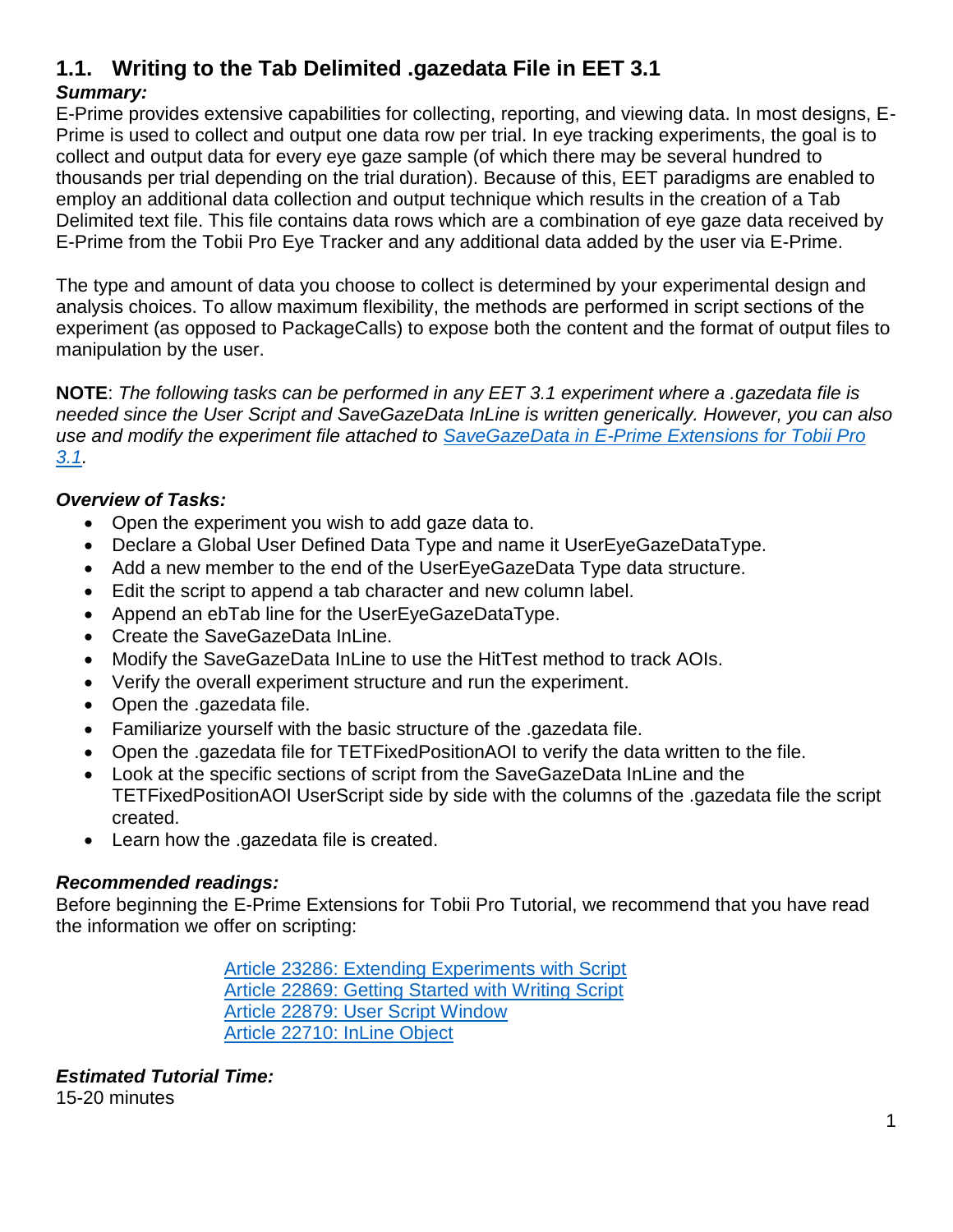**NOTE:** *The typical E-Prime data file (.edat3) generated by your experiment is always available to you (unless you take steps to specify otherwise). For most eye tracking studies, the output file described in this section is the data most used in your data analysis (as opposed to the .edat3 file). It is up to the experimenter to specify the column ordering of this output file and to verify that the correct data is available for the analysis which the experimenter expects to perform on the data.*

**NOTE:** *What data should you collect in your .gazedata file? As you will see, the starting design material provided includes the typical non-paradigm specific data you are likely to collect. It does not, however, include paradigm specific data which might be critical to your study. The subsequent tasks show you how to add this additional data. During this tutorial, script is added to the experiment that manipulates the format of the output file. Additionally, the HitTest method to discern the Areas of Interest (AOI) we are tracking in the experiment is discussed. AOIs are defined areas on the screen which represent critical objects or regions. AOIs are typically used in analysis or active runtime processing in E-Prime.*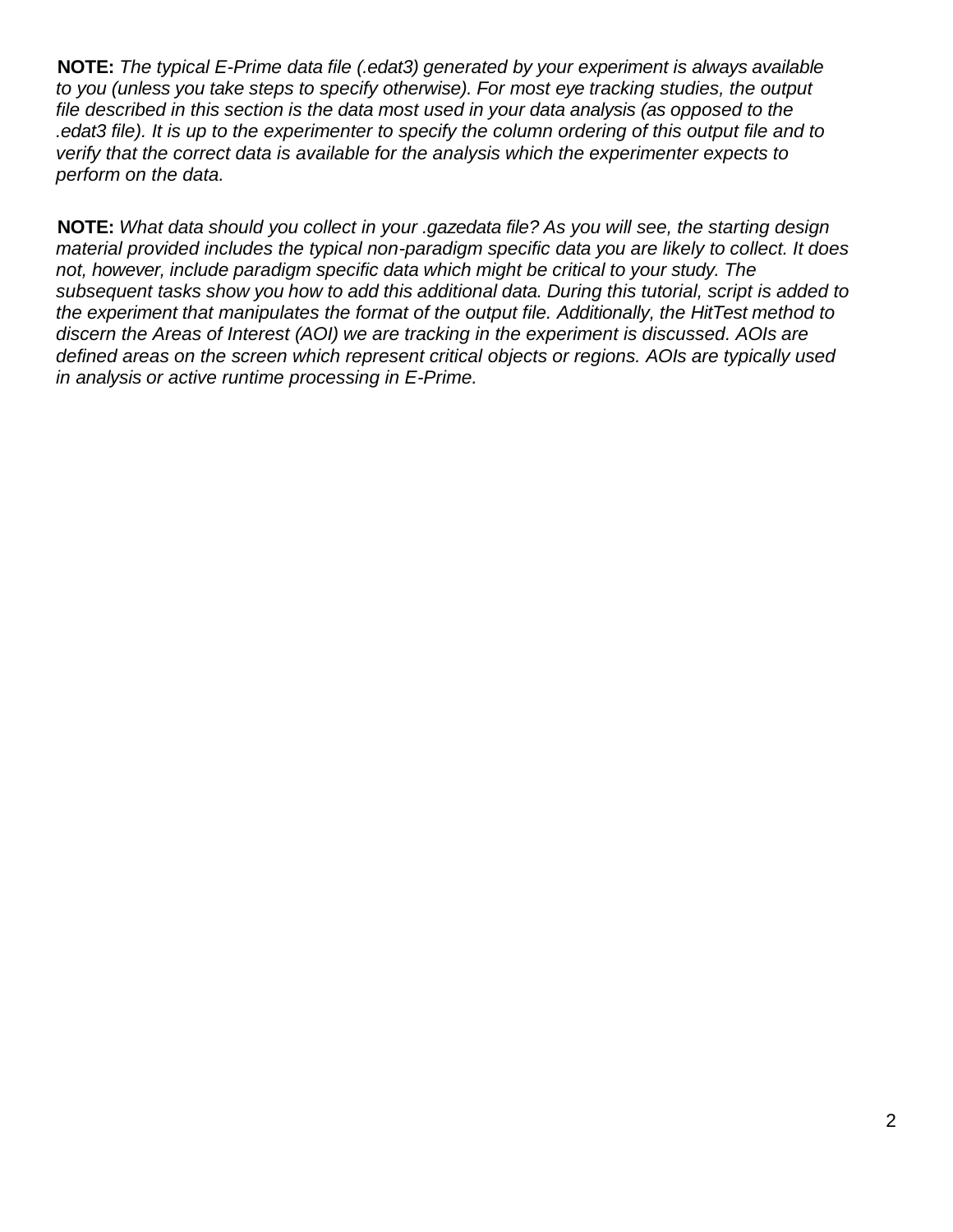## **Task 1: Add the TETOpenGazeDataFile PackageCall to Create and Open the Tab Delimited .gazedata File**

*Add a PackageCall to the SessionProc that opens the .gazedata file.* 

The **TETOpenGazeDataFile** PackageCall needs to be added to an experiment to open the Tab Delimited .gazedata file that is created (in addition to the .edat3 file) once an experiment has completed.

1) *Drag* the shortcut **TETOpenGazeDataFile** object from the **Tobii Pro Toolbox** and *drop* it where you want the .gazedata file opened (typically the SessionProc after Calibration).

| Experiment (TETFixedPositionAOI.es3)<br><b>User Script</b><br>SessionProc<br>ABC Welcome<br><b>图 TETCalibInstructions</b><br>$\mathbf{t}_{\scriptscriptstyle{-}}$ TETOpen<br>TFTCalibReqular<br>t<br>∴.t<br>TETOpenGazeDataFile<br><b>ABL</b> Instructions<br><b>图 TrialList</b><br><b>TrialProc</b> |  |
|------------------------------------------------------------------------------------------------------------------------------------------------------------------------------------------------------------------------------------------------------------------------------------------------------|--|
| t_TETStartTracking<br>– 4) Fixation<br><b>t</b> TETWaitForFixation<br>— <u>4</u> ⊅ Prime<br>t. TETStopTracking<br><b>Feedback</b><br><b>t</b> TETGazeReplay<br>···· <sub>125</sub> Goodbye<br>$\mathbf{t}_{\text{-}}$ TETClose                                                                       |  |
| <b>Full Script</b><br><b>Unreferenced E-Objects</b><br><b>Structure</b><br>Attributes<br><b>Browser</b>                                                                                                                                                                                              |  |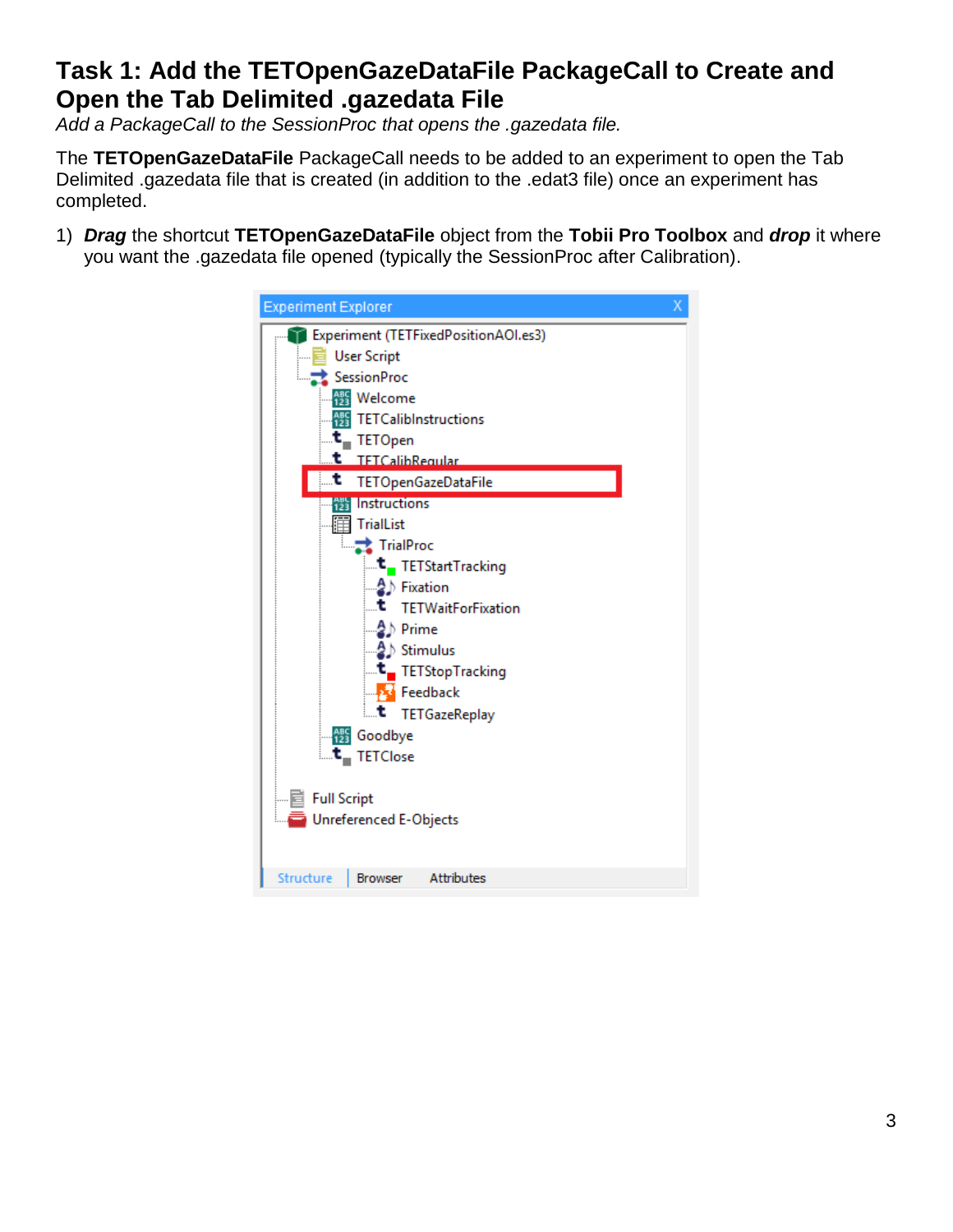# **Task 2: Add the TETCloseGazeDataFile PackageCall to End Data Collection**

*Add a PackageCall at the end of the SessionProc that closes the. gazedata file.*

At the end of the experiment, **TETCloseGazeDataFile** needs added to close the .gazedata file that was previously opened. This must occur whenever you are no longer saving any new .gazedata values in the file.

1) *Drag* the shortcut **TETCloseGazeDataFile** object from the **Tobii Pro Toolbox** and *drop* it after the **Goodbye Object** in the **SessionProc.**

| <b>Experiment Explorer</b> |                                                       | х |  |  |  |  |  |
|----------------------------|-------------------------------------------------------|---|--|--|--|--|--|
|                            | <b>Experiment (TETFixedPositionAOI.es3)</b>           |   |  |  |  |  |  |
|                            | <b>User Script</b>                                    |   |  |  |  |  |  |
|                            | SessionProc                                           |   |  |  |  |  |  |
|                            | ABC Welcome                                           |   |  |  |  |  |  |
|                            | <b>ABS</b> TETCalibInstructions                       |   |  |  |  |  |  |
|                            | . <b>t</b> _ TETOpen                                  |   |  |  |  |  |  |
| .t                         | TETCalibRegular                                       |   |  |  |  |  |  |
| ∴.t                        | <b>TETOpenGazeDataFile</b>                            |   |  |  |  |  |  |
|                            | ABC Instructions                                      |   |  |  |  |  |  |
|                            | <b>图 TrialList</b>                                    |   |  |  |  |  |  |
|                            | TrialProc                                             |   |  |  |  |  |  |
|                            | t_TETStartTracking                                    |   |  |  |  |  |  |
|                            | – Al Fixation                                         |   |  |  |  |  |  |
|                            | t TETWaitForFixation                                  |   |  |  |  |  |  |
|                            |                                                       |   |  |  |  |  |  |
|                            | – Al Stimulus                                         |   |  |  |  |  |  |
|                            | … <sup>t</sup> . TETStopTracking                      |   |  |  |  |  |  |
|                            | Feedback                                              |   |  |  |  |  |  |
|                            | <b>t</b> TETGazeReplay                                |   |  |  |  |  |  |
|                            | <sup>ABC</sup> Goodbye<br><b>TETCloseGazeDataFile</b> |   |  |  |  |  |  |
|                            |                                                       |   |  |  |  |  |  |
|                            | <b>E.C.</b> TETClose                                  |   |  |  |  |  |  |
| <b>Full Script</b>         |                                                       |   |  |  |  |  |  |
|                            | <b>Unreferenced E-Objects</b>                         |   |  |  |  |  |  |
| Structure                  | <b>Attributes</b><br><b>Browser</b>                   |   |  |  |  |  |  |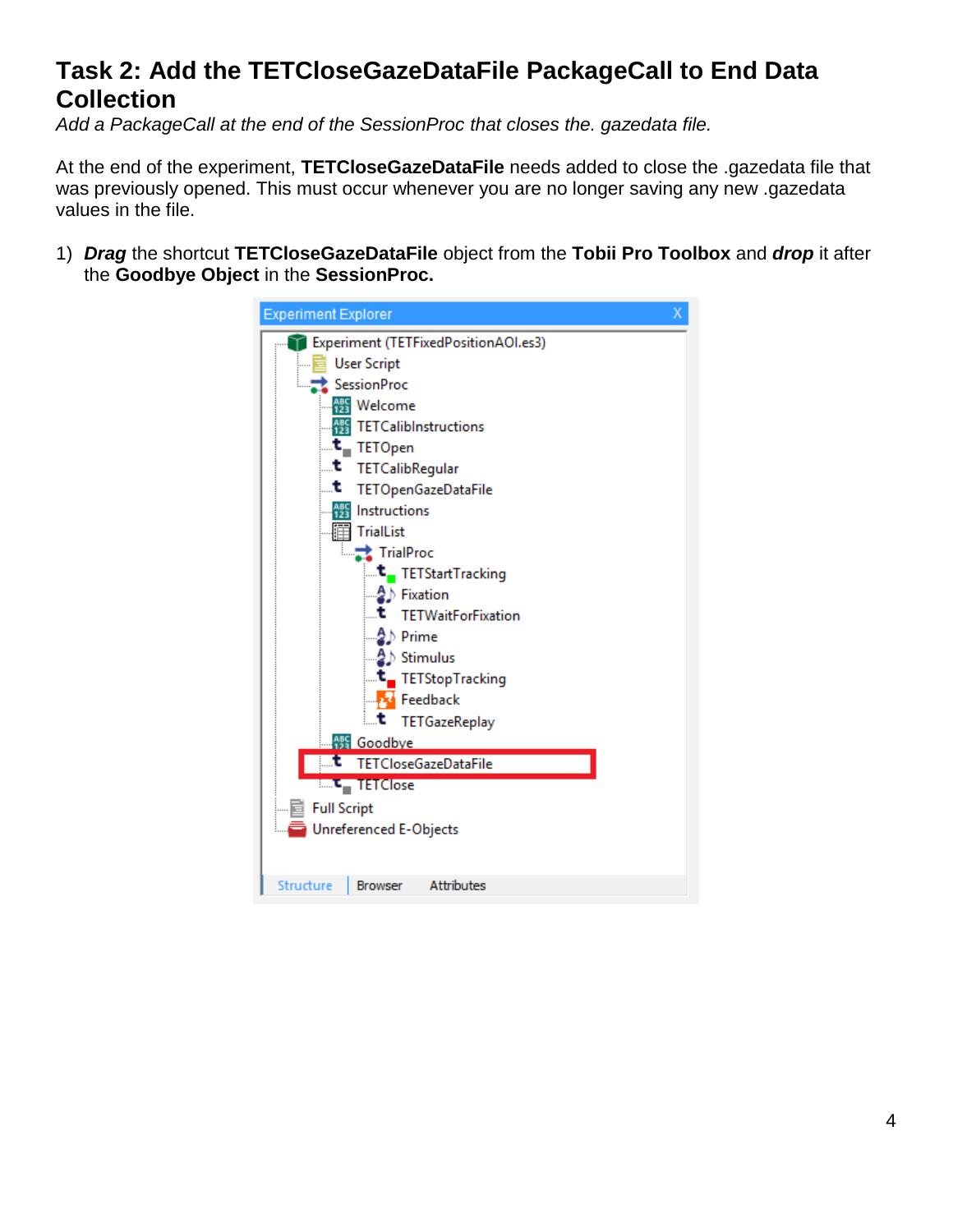# **Task 3: Copy the TETUserScript.txt into the E-Prime User Script**

*Open the TETUserScript.txt file, copy the contents, and paste them into the User Script tab in E-Studio.*

The **UserEyeGazeData** Type data structure is used to keep track of information specific to E-Prime conditional data per eye gaze observation. You may use it to help you to track and log any additional experiment related data that you need to associate with the gaze data. The quick and efficient way to get started is to copy the entire contents of the TETUserScript.txt included in *[SaveGazeData in E-Prime Extensions for Tobii Pro 3.1](http://www.pstnet.com/scripts/common/keyword/?KeyWord=KB28886)* and paste it into the User Script window.

The script provided in TETUserScript.txt and TETFixedPositionAOISave

GazeData.txt can be copied to every experiment that you create. They were written to be exported easily and contain commonly used variables. For each new experiment you create, you may need to alter some of the variables to be specific to that experiment.

- 1) *Double click* the **TETUserScript.txt** file to open the file in your default text editor application (e.g., Notepad).
- 2) *Select* the **Edit** > **Select All (Ctrl+A)** to highlight the contents of the file.
- 3) *Select* **Edit** > **Copy** (**Ctrl+C**) to copy the contents of the file.

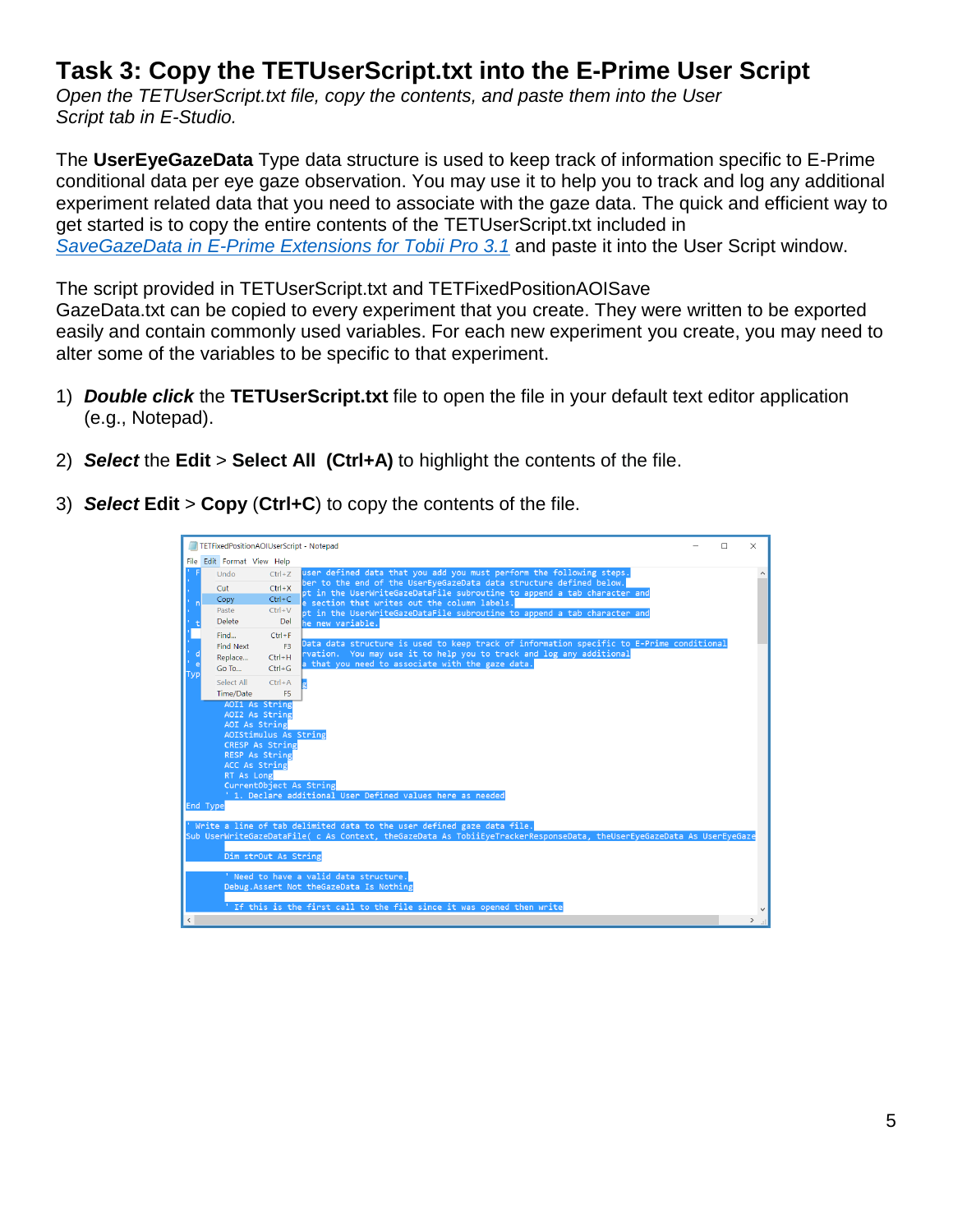4) *Open* the **User Script** window (Alt+7 to open) in **E-Studio**.



5) *Paste* the contents of the file into the **User Script** and then *save* the experiment file.

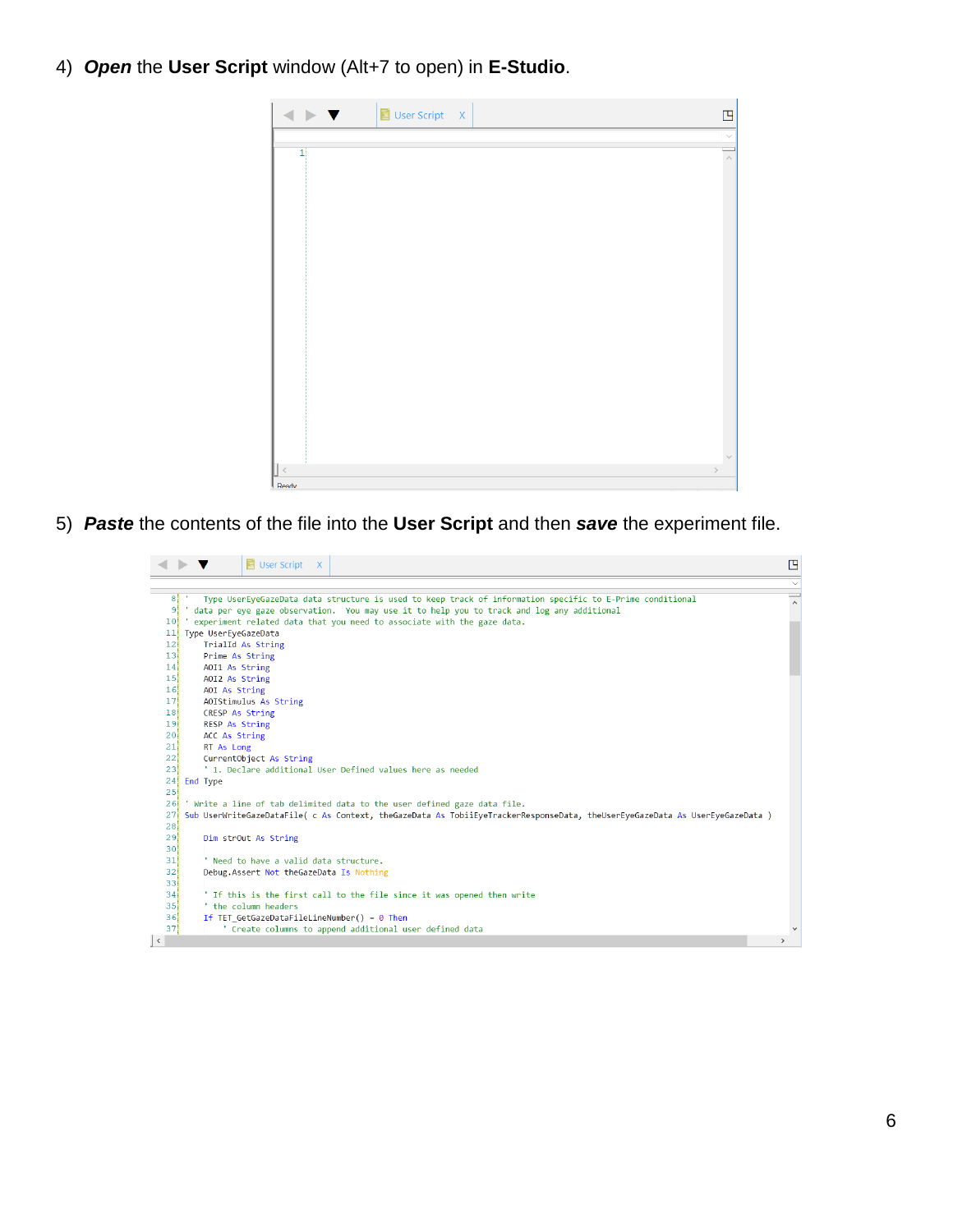## **Task 4: Understanding the UserEyeGazeData Type**

*Examine the User Script.*

The **UserEyeGazeData** Type is used to store any experimental data from E-Prime that is to be associated with the Tobii Pro eye gaze data in analysis. E-Prime provides access to a wealth of experimental and contextual data. Anything related to experimental design, stimulus presentation, user responses, timing audit results, and user calculated data can be captured and contextualized with eye gaze data. For example, if your experiment is displaying an image on a colored background, you may wish to log the color of the background. For a full range of options available to you, please refer to:

#### [E-Prime Command Reference](http://www.pstnet.com/ecr/index.htm?&KeyWord=ECR&VersionMajor=3&VersionMinor=0&VersionInternal=3&VersionBuild=60&VersionPatch=&ServicePack=0&SerialNumber=8B9-CB7DC48-684DC484&Professional=1#t=Welcome_files%2F_K_Welcome_to_the_E_Basic_Language_Reference_Guide.htm)

Before proceeding, become familiar with the script you just pasted into the User Script window. The variables provided represent typical data collected in most studies. For readability, we recommend any additional User values be defined at the bottom of the Type structure. The order is not important if it is consistent ordering throughout the steps which follow. In some designs it may not be necessary to log the Prime, or the RT, etc. If you have determined that you do not need them in analysis, you may remove the values that are not necessary to your data file (so long as you make sure to delete them in the next two steps).

1) *Locate* the **Type UserEyeGazeData** in the User Script (Line 11).



**NOTE**: *The numbers located to the left of the script window tell you what line you are at in the script. You can use this to find specific places within the script. For example, Type UserEyeGazeData is located at Line 11.*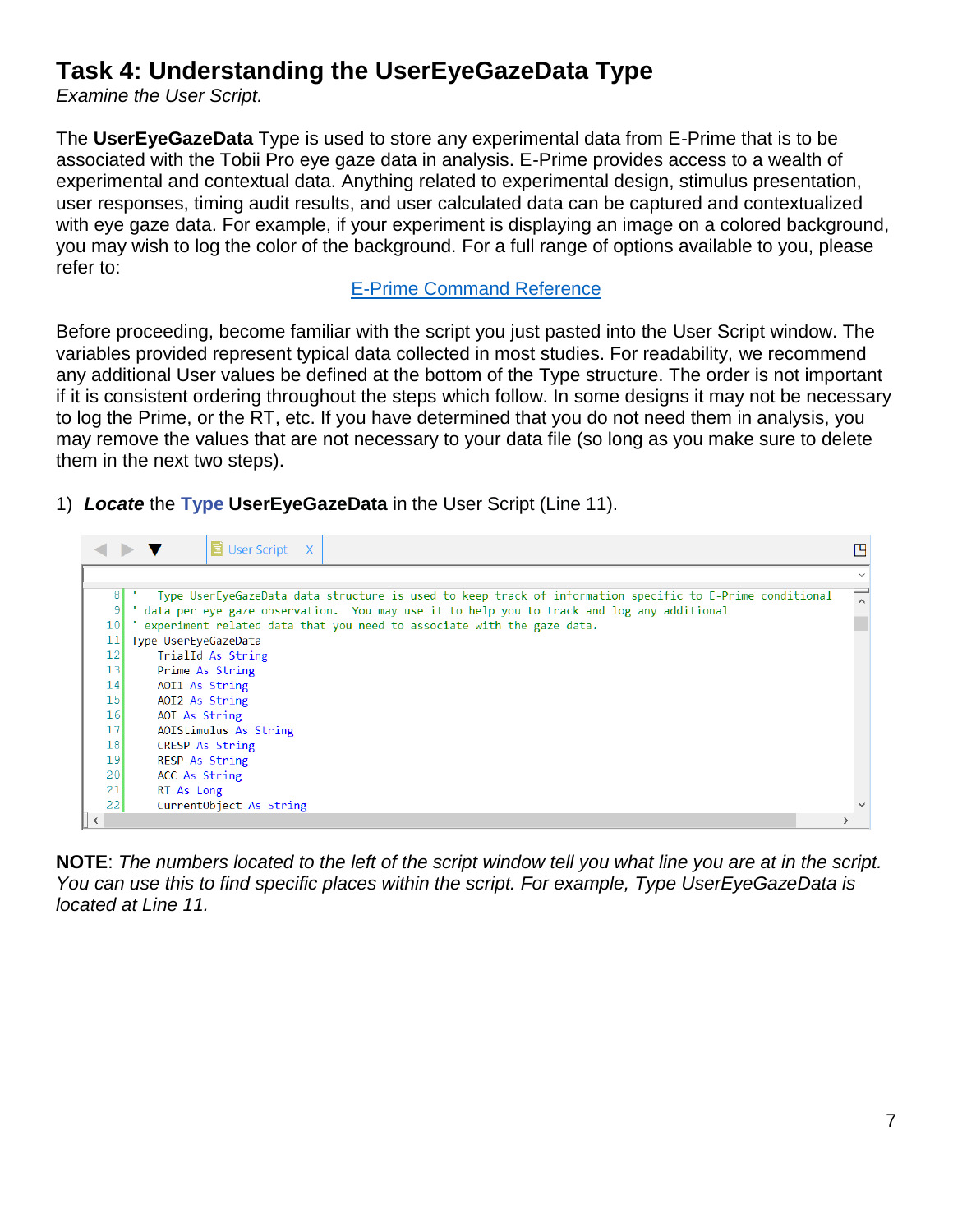#### **Task 5: Add a New Member to the End of the UserEyeGazeData Type**

*Edit the script at the end of the UserEyeGazeData Type and declare the variable BackColor as a string.*

In this step, you will add the background color of the slide as a variable related to the context of the stimulus presentation. E-Prime determines the value for this variable and associates it with every eye gaze sample acquired while an instance of the slide was being presented.

1) *Position* your cursor after the **g** on the line that reads "**RT As Long**" (Line 21). *Press* **Enter.**

```
8| \cdotType UserEyeGazeData data structure is used to keep track of information
 9 data per eye gaze observation. You may use it to help you to track and
10 'experiment related data that you need to associate with the gaze data.
11 Type UserEyeGazeData
12TrialId As String
13Prime As String
      AOI1 As String
14AOIL AS String<br>AOIL As String<br>AOIStimulus As String
151617CRESP As String
18<sup>1</sup>RESP As String
19<sup>1</sup>20<sup>1</sup>ACC As String
21
        RT As Long
2223CurrentObject As String
```
#### 2) *Type* "**BackColor As String**" (Line 22).

```
8| \cdotType UserEyeGazeData data structure is used to keep track of informatio
9 ' data per eye gaze observation. You may use it to help you to track and
10 'experiment related data that you need to associate with the gaze data.
11 Type UserEyeGazeData
12TrialId As String
13Prime As String
14AOI1 As String
    AOI2 As String
15AOI As String
16AOIStimulus As String
1718CRESP As String
19RESP As String
20ACC As String
21RT As Long
22BackColor As String
23CurrentObject As String
```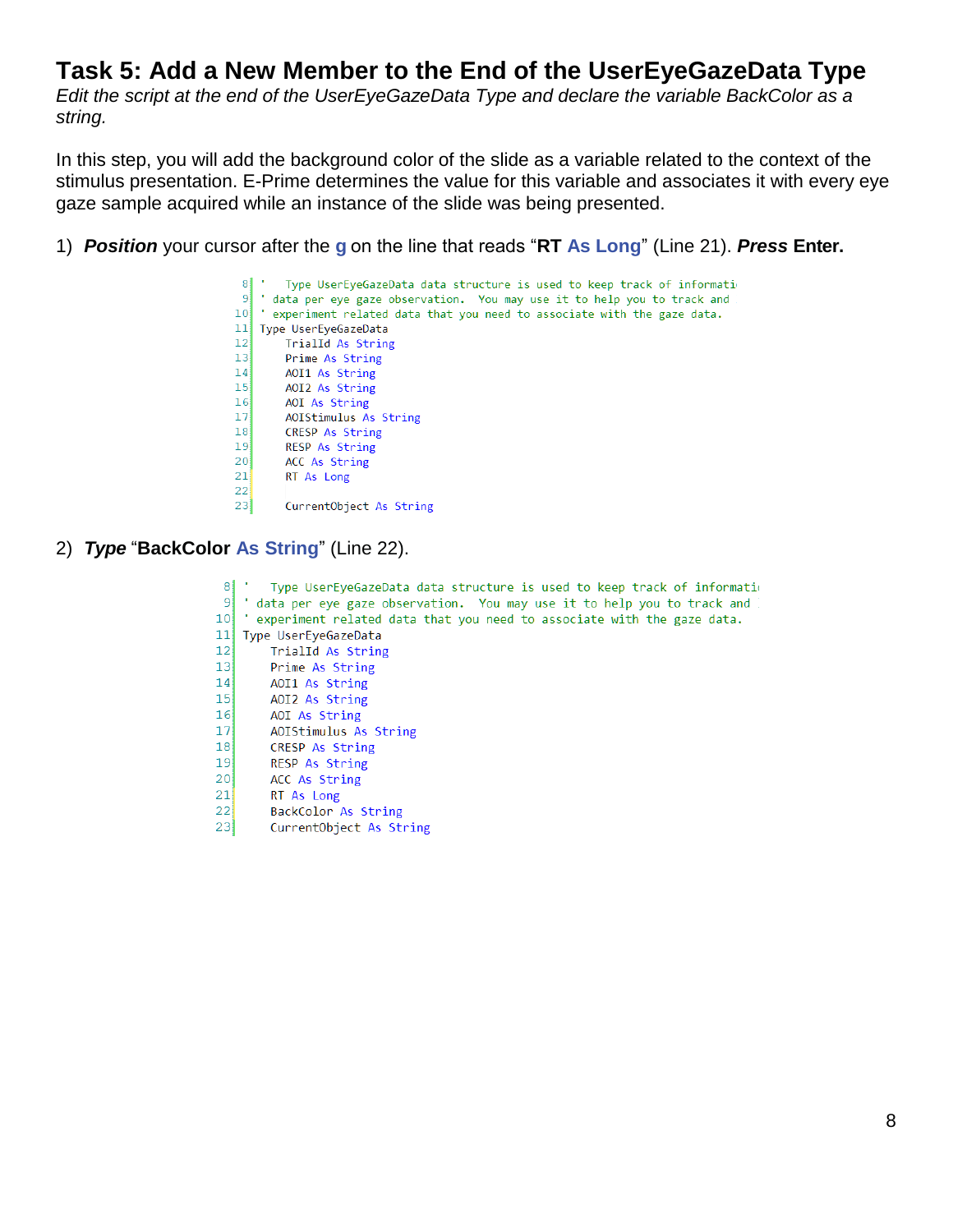### **Task 6: Edit User Script to Append a Column for the BackColor Variable**

*Edit the script labeled 'Create columns to append additional user defined data to label the BackColor column.*

To add a column to the .gazedata file for the BackColor variable, you need to add a line for each of the new data values you created in the previous step. This can be done in a section of the script labeled "Create columns to append additional user defined data." The ebTab command is a constant that is used to create columns in the data file by creating a tab. Using the proper syntax, you can list the name of the variables you want to create columns for. For readability purposes, keep the order consistent.

- 1) *Locate* 'Create columns to append additional user defined data in the ebTab group in the **User Script (Line 90).**
- 2) *Position* your cursor after the \_ (underscore) on the line that reads **"RT", \_** (Line 102).
- 3) *Press* **Enter**.

| 90 <sub>1</sub> | ' Create columns to append additional user defined data |
|-----------------|---------------------------------------------------------|
| 91              | Dim strDelimitTextPart4 As String                       |
| 92              | strDelimitTextPart4 = DelimitText(ebTab,                |
| 93              | "TrialId",                                              |
| 94              | "Prime", $_{-}$                                         |
| 95              | "AOI1", $-$                                             |
| 96              | " $A O I 2$ ", $\overline{\phantom{a}}$                 |
| 97              | "AOI", $-$                                              |
| 98              | "AOIStimulus",                                          |
| 99              | "CRESP", $_{-}$                                         |
| 100             | "RESP", $_{-}$                                          |
| 101             | "ACC", $-$                                              |
| 102             | "RT", $-$                                               |
| 103             |                                                         |
| 104             | "CurrentObject")                                        |
|                 |                                                         |

4) *Type* **"BackColor", \_**" (Line 103).

| 90  | ' Create columns to append additional user defined data |
|-----|---------------------------------------------------------|
| 91  | Dim strDelimitTextPart4 As String                       |
| 92  | strDelimitTextPart4 = DelimitText(ebTab,                |
| 93  | "TrialId", $\_$                                         |
| 94  | "Prime",                                                |
| 95  | " $A0I1$ ", $\overline{\phantom{0}}$                    |
| 96  | " $A0I2$ ", $\overline{\phantom{0}}$                    |
| 97  | "AOI",                                                  |
| 98  | "AOIStimulus",                                          |
| 99  | "CRESP", $\overline{\phantom{a}}$                       |
| 100 | "RESP",                                                 |
| 101 | "ACC",                                                  |
| 102 | "RT",                                                   |
| 103 | "BackColor" ,                                           |
| 104 | "CurrentObject")                                        |
|     |                                                         |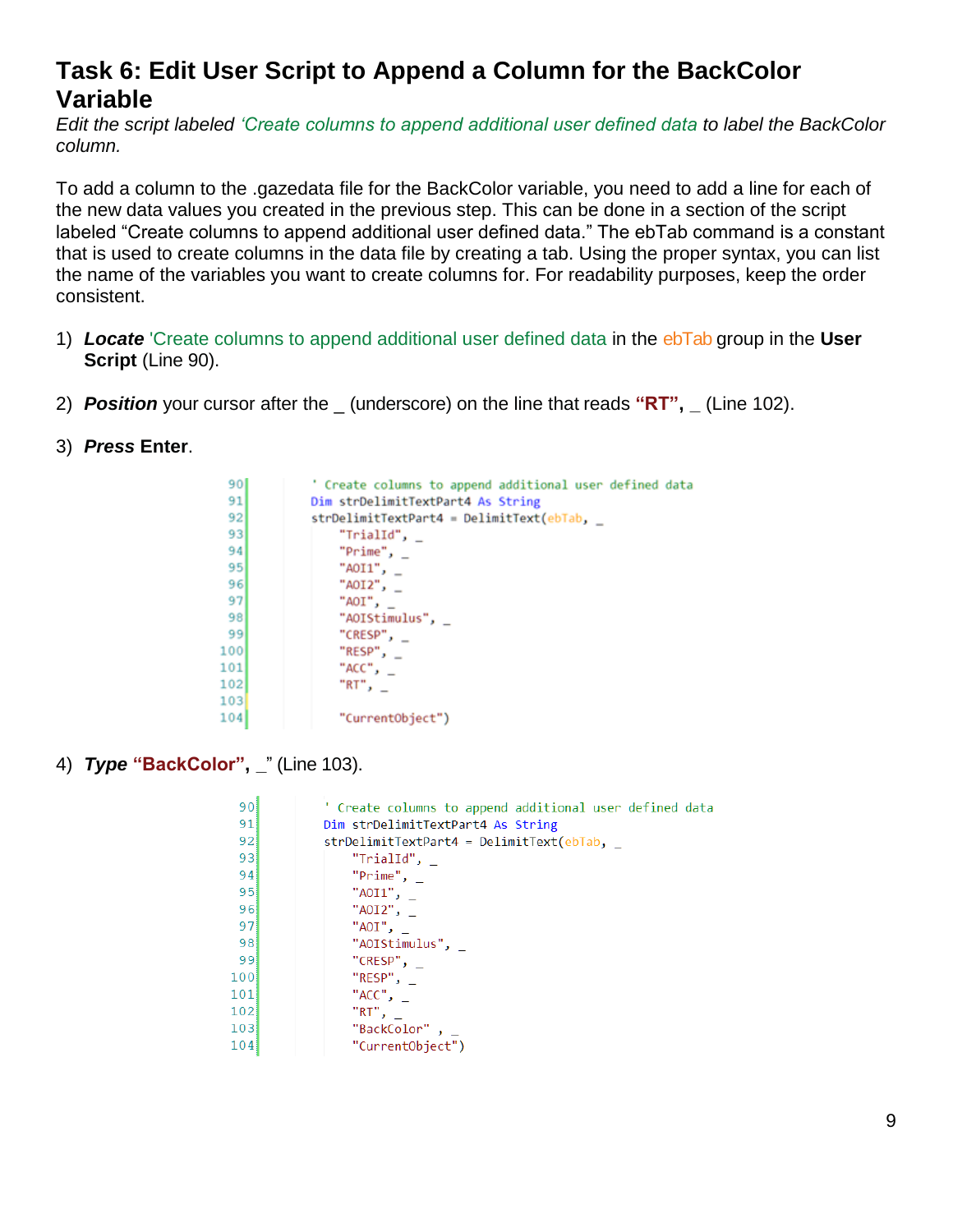## **Task 7: Edit User Script to Append Value of BackColor**

*Edit the script labeled 'Append eye tracking data to user defined columns in the UserEyeGazeData Group to include the value of the BackColor variable to the data file.*

You need to add an ebTab line in theUserEyeGazeData group for each of the new data values you created in the previous step. This uses the SaveGazeData InLine (that is created in a future step) to populate the values in the .gazedata file. The order of the variables is very important and needs to match the order of the columns from the previous step, as the ebTab command is only able to populate the cells in the order that it is given. The order of the columns listed in the "Create columns to append additional user defined data" section and the order of the variables in the "Append eye tracking data to user defined columns" need to correspond so the data lines up properly. This ensures that the correct data is populated under the correct column.

- 1) *Locate* ' Append eye tracking data to user defined columns near the end of the **User Script** (Line 166).
- 2) *Position* your cursor after the \_ (underscore) on the line that reads **theUserEyeGazeData.RT , \_** (Line 181)**.** *Press* **Enter.**



#### 3) *Type* **theUserEyeGazeData.BackColor , \_** (Line 182).

| 166  | ' Append eye tracking data to user defined columns                                      |
|------|-----------------------------------------------------------------------------------------|
| 1671 | ' This part of the script works in conjunction with the SaveGazeData InLine to populate |
| 168  | ' the cells of the GazeData file.                                                       |
| 1691 | NOTE: User defined columns may be empty if there was not a valid observation            |
| 170  | Dim strDelimitTextPart8 As String                                                       |
| 171  | strDelimitTextPart8 = DelimitText(ebTab,                                                |
| 172  | theUserEyeGazeData.TrialId,                                                             |
| 1731 | theUserEyeGazeData.Prime,                                                               |
| 174  | theUserEyeGazeData.AOI1,                                                                |
| 1751 | theUserEyeGazeData.AOI2,                                                                |
| 1761 | theUserEyeGazeData.AOI,                                                                 |
| 1771 | theUserEyeGazeData.AOIStimulus,                                                         |
| 178  | theUserEyeGazeData.CRESP,                                                               |
| 179  | theUserEyeGazeData.RESP,                                                                |
| 180  | theUserEyeGazeData.ACC,                                                                 |
| 181  | theUserEyeGazeData.RT,                                                                  |
| 1821 | theUserEyeGazeData.BackColor,                                                           |
| 183  | theUserEyeGazeData.CurrentObject)                                                       |
|      |                                                                                         |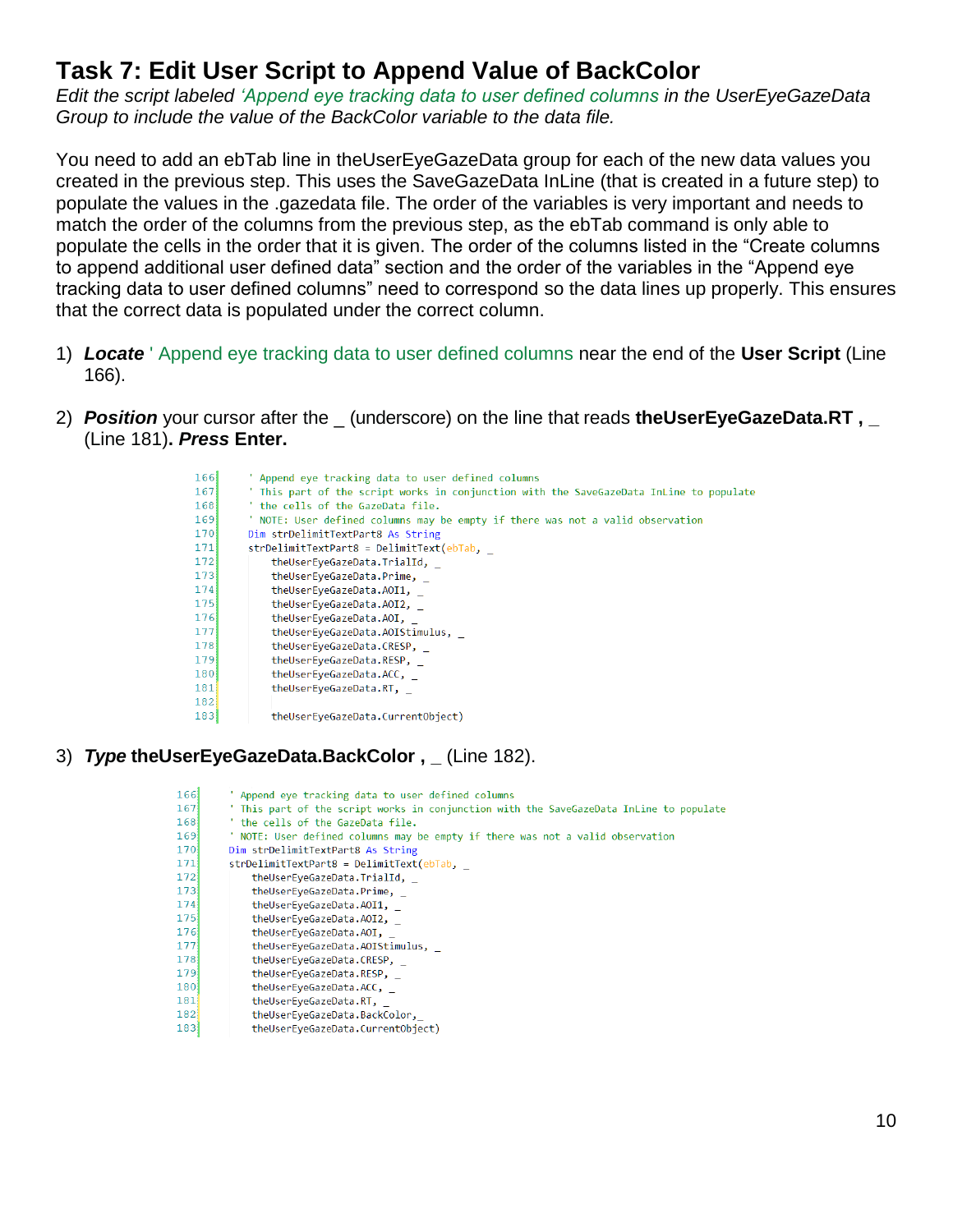# **Task 8: Add an InLine Object to the TrialProc**

*Add an InLine Object to the TrialProc and rename it to SaveGazeData.*

The **SaveGazeData** InLine Object is used to collect the eye tracking data and works in conjunction with the User Script to write the data to a tab delimited .gazedata file. The .gazedata file can be viewed via Excel, or a similar spreadsheet application. The first step in creating the SaveGazeData InLine is to add an InLine Object to the experiment after you have stopped collecting eye tracking data. In this experiment, the InLine should follow the TETStopTracking PackageCall.

**NOTE:** *The script provided in TETUserScript.txt and TETSaveGazeData.txt can be copied to every EET 3.1 experiment that you create. They were written to be exported easily and contain commonly used variables. For each new experiment you create, you may need to alter some of the variables or script to be specific to that experiment.*

1) *Drag* a new **InLine Object** from the E-Prime Toolbox and *drop* it where you want the gaze data saved (typically after the TETStopTracking PackageCall).



2) *Rename* (F2) the object to **SaveGazeData**. *Press* **Enter** to accept the change.

3) *Double click* **SaveGazeData** to open it in the workspace.

**NOTE**: *In EET 3.2., the PackageCall TETGazeDataSave needs to be placed after TETGazeReplay.* In EET 3.1, the SaveGazeData InLine can occur before TETGazeReplay occurs.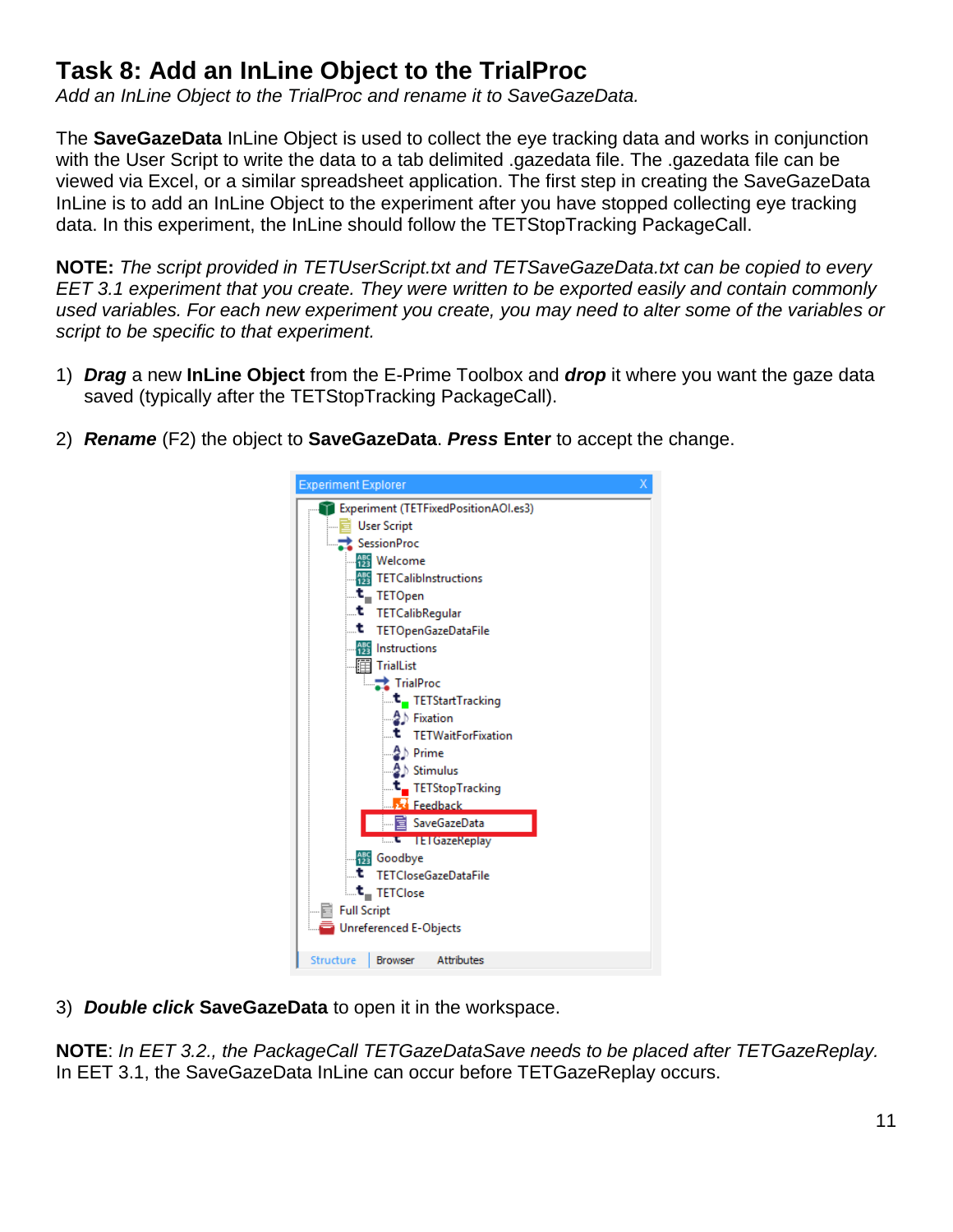## **Task 9: Copy Script from TETSaveGazeData.txt to SaveGazeData InLine**

*Open the TETSaveGazeData.txt file, copy the contents, and paste them into the SaveGazeData InLine in E-Studio.*

Creating the .gazedata file varies greatly from experiment to experiment depending on what experimental variables you want to include with each gaze data sample. The quick and efficient way to get started is to copy the entire contents of the TETUserScript.txt included in *[SaveGazeData in E-Prime Extensions for Tobii Pro 3.1](http://www.pstnet.com/scripts/common/keyword/?KeyWord=KB28886)* and paste it into the SaveGazeData InLine object.

- 1) *Double click* the **TETSaveGazeData.txt** file to open the file.
- 2) *Select* the **Edit** > **Select All (Ctrl+A)** to highlight the contents of the file. **Edit** > **Copy (Ctrl+C)** to copy the contents of the file.

|                          | TETFixedPositionAOISaveGazeData - Notepad                                                      |                                                          | п                                                               | X |  |  |  |  |  |  |
|--------------------------|------------------------------------------------------------------------------------------------|----------------------------------------------------------|-----------------------------------------------------------------|---|--|--|--|--|--|--|
| File                     | Edit Format View Help                                                                          |                                                          |                                                                 |   |  |  |  |  |  |  |
| Cł<br>If (               | Undo                                                                                           | $Ctrl + Z$                                               | p be handling eye data<br>() <> 0 Then GoTo SaveGazeData Finish |   |  |  |  |  |  |  |
| If (                     | Cut                                                                                            | $Ctrl+X$                                                 | D Then GoTo SaveGazeData Finish                                 |   |  |  |  |  |  |  |
| If <sub>1</sub>          | Copy                                                                                           | $Ctrl + C$                                               | hen GoTo SaveGazeData Finish                                    |   |  |  |  |  |  |  |
| If                       | Paste                                                                                          | $Ctrl + V$                                               | ebStateOpen Then GoTo SaveGazeData Finish                       |   |  |  |  |  |  |  |
| If<br>If                 | Delete                                                                                         | Del                                                      | n GoTo SaveGazeData Finish<br>Then GoTo SaveGazeData Finish     |   |  |  |  |  |  |  |
| Dim<br>Dim<br>Dim<br>Dim | Find<br><b>Find Next</b><br>Replace<br>Go To                                                   | $Ctrl + F$<br>F <sub>3</sub><br>$Ctrl + H$<br>$Ctrl + G$ | eTrackerResponseData<br><b>UserEyeGazeData</b><br>ng            |   |  |  |  |  |  |  |
| Dim                      | Select All                                                                                     | $Ctrl + A$                                               |                                                                 |   |  |  |  |  |  |  |
| Dim<br>Dim               | Time/Date                                                                                      | F5                                                       |                                                                 |   |  |  |  |  |  |  |
|                          | Dim nLastObject As Long<br>Dim theFeedback As FeedbackDisplay<br>Dim theProcedure As Procedure |                                                          | Dim theRunnableInputObject As RteRunnableInputObject            |   |  |  |  |  |  |  |
| ⋖                        |                                                                                                |                                                          |                                                                 | ⋗ |  |  |  |  |  |  |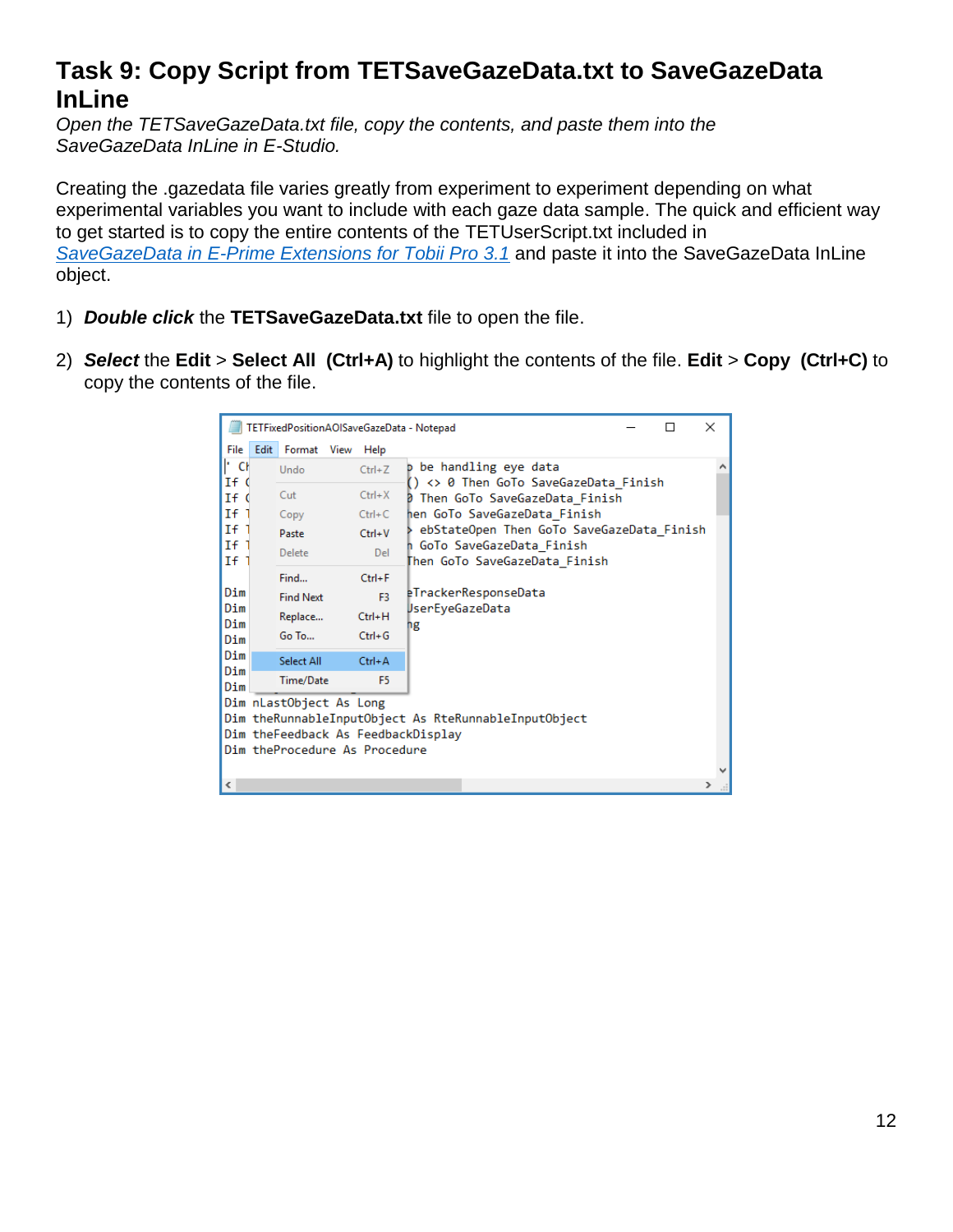3) *Open* **SaveGazeData** in **E-Studio**, *select* **Edit** > **Paste (Ctrl+V)** to *paste* the contents of the file in **E-Studio**.

|           | ■ SaveGazeData X                                                                                         | 凹                          |
|-----------|----------------------------------------------------------------------------------------------------------|----------------------------|
|           | ' Check to ensure we are to be handling eye data<br>11                                                   | $\boldsymbol{\mathcal{A}}$ |
|           | If GetConditionalExitState() <> 0 Then GoTo SaveGazeData Finish<br>21                                    |                            |
|           | 3 If GetUserBreakState() <> 0 Then GoTo SaveGazeData Finish                                              |                            |
|           | If TET Device Is Nothing Then GoTo SaveGazeData Finish<br>41                                             |                            |
|           | If TET Device.GetState() <> ebStateOpen Then GoTo SaveGazeData Finish<br>5                               |                            |
|           | If TET bIsOpen <> True Then GoTo SaveGazeData Finish<br>61                                               |                            |
|           | If TET bIsEnabled <> True Then GoTo SaveGazeData Finish<br>7                                             |                            |
|           | $\mathbf{8}$                                                                                             |                            |
|           | Dim theGazeData As TobiiEyeTrackerResponseData<br>91                                                     |                            |
|           | 10 Dim theUserEveGazeData As UserEveGazeData                                                             |                            |
|           | Dim nMaxHistoryCount As Long<br>11 <sup>1</sup>                                                          |                            |
|           | Dim n As Long<br>121                                                                                     |                            |
|           | Dim theSlide As Slide<br>13 <sup>1</sup>                                                                 |                            |
|           | 14 Dim theState As SlideState                                                                            |                            |
|           | 15 Dim nObject As Long                                                                                   |                            |
|           | 16 Dim nLastObject As Long                                                                               |                            |
|           | Dim theRunnableInputObject As RteRunnableInputObject<br>17 <sup>1</sup>                                  |                            |
|           | Dim theFeedback As FeedbackDisplay<br>18 <sup>1</sup>                                                    |                            |
|           | Dim theProcedure As Procedure<br>19 <sup>1</sup>                                                         |                            |
|           | 20!                                                                                                      |                            |
|           | 21!<br>'Get access to the critical stimulus                                                              |                            |
|           | 'Note: If object not named "Stimulus", change that here.<br>221                                          |                            |
|           | Set theSlide = CSlide (Rte.GetObject ("Stimulus"))<br>231                                                |                            |
|           | Debug. Assert Not the Slide Is Nothing<br>241                                                            |                            |
|           | 25<br>If the Slide Is Nothing Then                                                                       |                            |
|           | Rte.AbortExperiment -1, "SaveGazeData expected Slide \"Stimulus\". Slide could not be found. Save<br>261 |                            |
|           | End If<br>27 <sup>1</sup>                                                                                |                            |
|           | 28                                                                                                       |                            |
|           | 29<br>' Get access to the currently active state on the slide                                            |                            |
|           | Set theState = theSlide.ActiveSlideState<br>30!                                                          |                            |
|           | 31                                                                                                       |                            |
|           | 321<br>' Set variables to record the eve tracking data for the user defined data                         |                            |
| $\,$ $\,$ |                                                                                                          | ъ                          |
| Ready     |                                                                                                          |                            |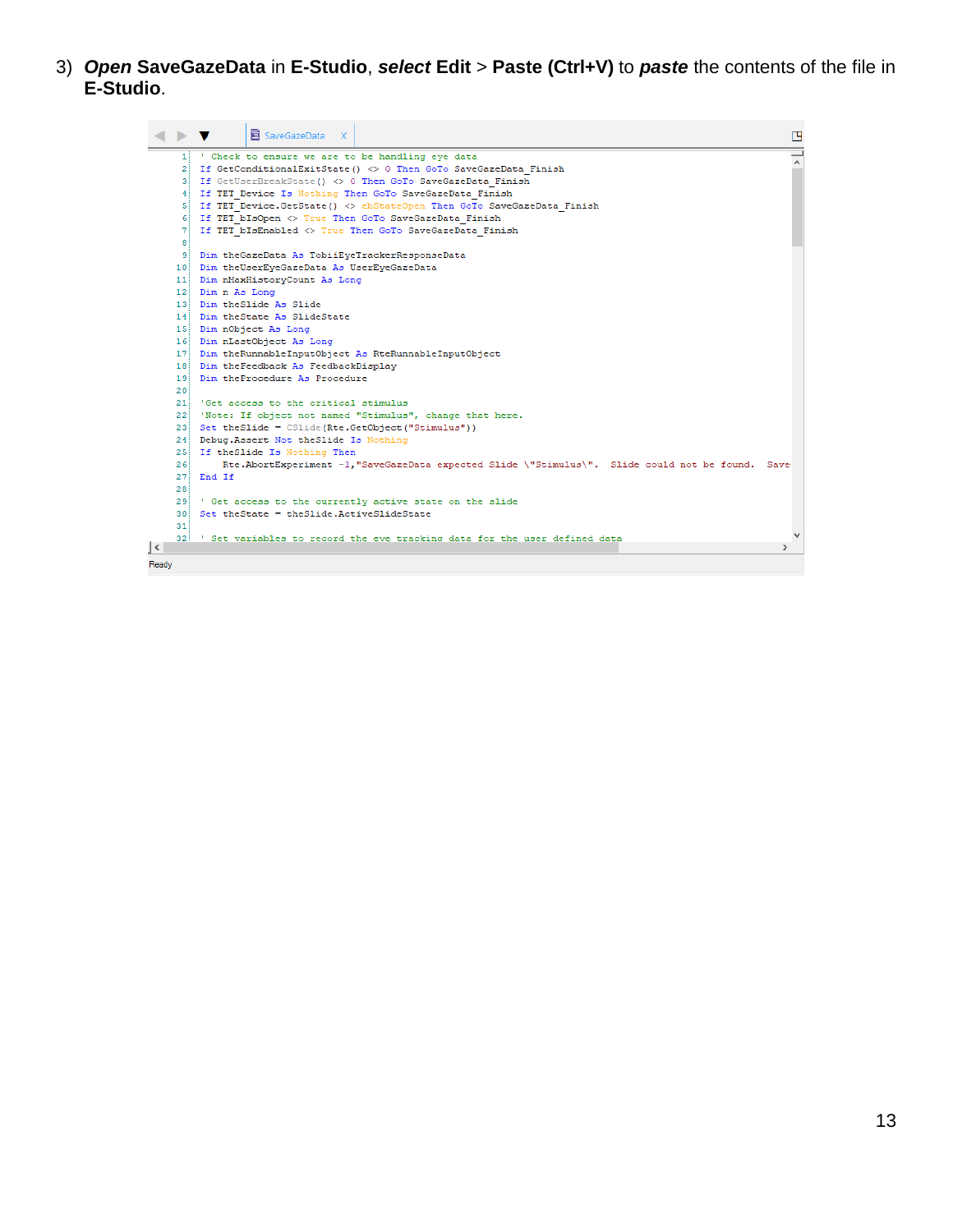## <span id="page-13-0"></span>**Task 10: View and Edit the SaveGazeData InLine**

*View the content that you just pasted into the SaveGazeData InLine and confirm theSlide is referencing the correct Slide Object.*

The contents of SaveGazeData need modified once they are pasted into the InLine Object. The script that was copied in the previous steps was not paradigm specific, so it could be imported into other experiments. For each new experiment you need to check that the variables are set correctly. The first variable we need to check is the Slide variable. This variable needs to correspond to the object that displays your critical stimulus. In this experiment, the critical stimulus (i.e., the Slide named Stimulus) is the object that displays the images to the left and right visual fields.

- 1) *Confirm* **Set theSlide = CSlide (Rte.Getobject("Stimulus"))**
	- 23 Set the Slide =  $C$ Slide (Rte. GetObject ("Stimulus"))
- 2) *Position* your cursor at the end of the line that reads **"theUserEyeGazeData.RT = theSlide.RT".**
	- 51 the User Eye Gaze Data. RT = the Slide. RT
- 3) *Press* **Enter**. *Type* 'Logs the background color.

**NOTE**: *It is important to start the line with a single quote; this indicates that the characters which follow the quote are a comment and not E-Basic script.*

4) *Press* **Enter**. *Type* **theUserEyeGazeData. BackColor = theState.BackColor**  The background color of the Slide Object will now be written out to the .gazedata file.

```
52 ' Logs the background color
53 the User Eye Gaze Data. BackColor = the State. BackColor
```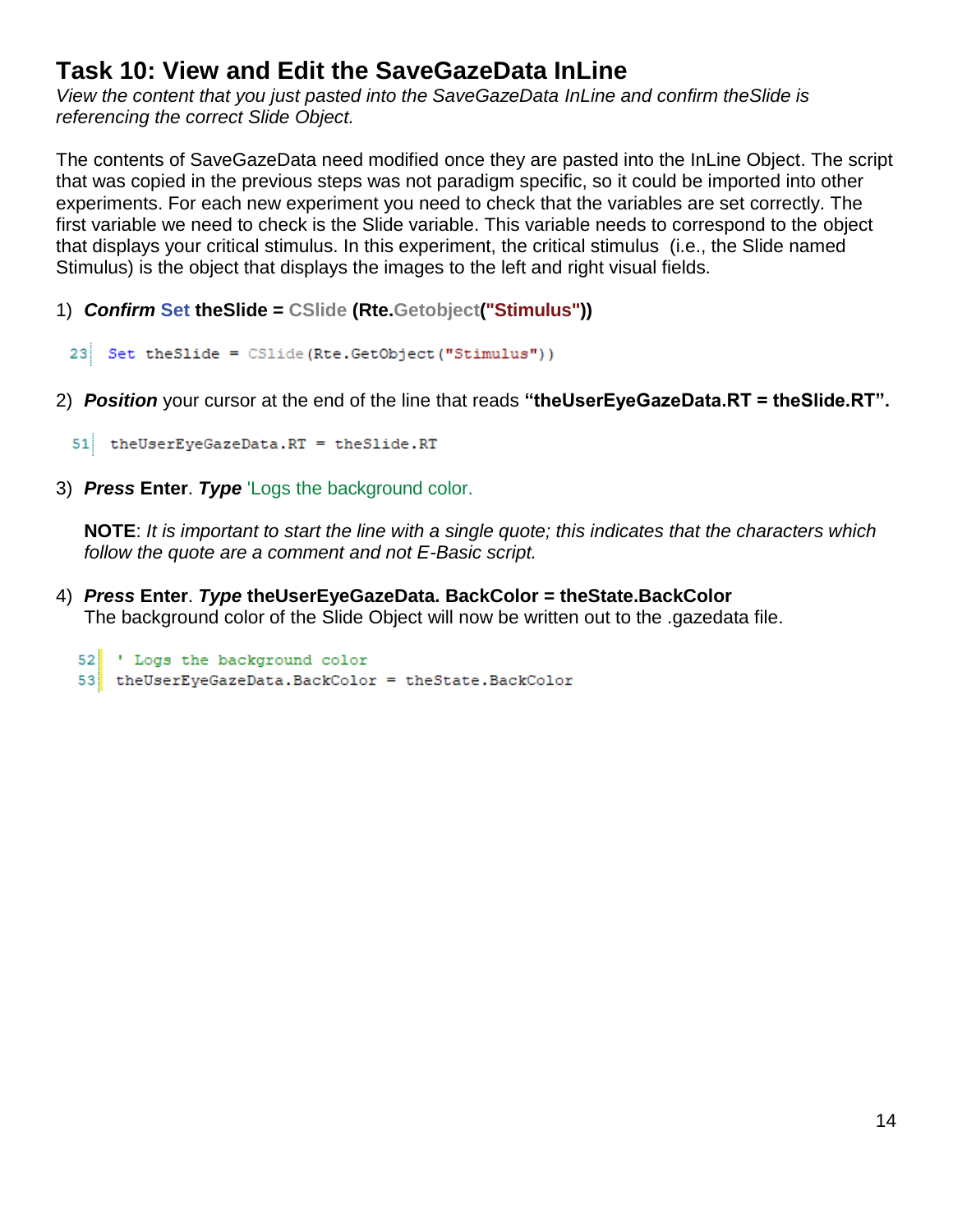#### **Task 11: Understand theUserEyeGazeData Type Variable Equivalents**

*Understand how the variables in theUserEyeGazeData type correspond to other objects in the experiment.*

The next section of script reviews the variables that are used to assign a unique ID to the trial and collect other information about the trial. AOI is defined as an Area of Interest. Look over the variable descriptions below to get a basic understanding of how they function in the script. This differs experiment to experiment depending on the variable names and the data that is being saved in the .gazedata file.

**NOTE:** *The methods employed in the SaveGazeData InLine are not designed to be executed when E-Prime is performing tasks related to data collection and stimulus presentation. In most experimental designs this is performed between trials. In this tutorial, samples from the eye tracker are stored in memory until the end of the trial, at which point this script is executed.*

Once the trial is over, the SaveGazeData InLine processes all the eye gaze data collected since TET\_StartTracking was called. The SaveGazeData InLine then performs any calculations required to fill the variables pertaining to the current trial. This is accomplished by a loop that runs through each of the acquired .gazedata points and logs the appropriate E-Prime related data.

1) **theUserEyeGazeData.TrialId:** Obtains the sequential sample number from the currently running list.

```
32 ' Set variables to record the eye tracking data for the user defined data
33 ' Obtain the sequential sample number from the currently running list
```

```
34 the User Eye Gaze Data. Trial Id = c. Get Attrib ( c. Get Attrib ("Running") & ". Sample")
```
- 
- 2) **theUserEyeGazeData.Prime:** Logs the properties associated with the Prime Attribute.

```
36 ' Logs the properties associated with the Prime Attribute
37 the User Eye Gaze Data. Prime = c. Get Attrib ( "Prime" )
```
3) **theUserEyeGazeData.AOI1:** Sets AOI1 to Attribute LeftImage in the TrialList.

```
37 'Sets AOI1 to Attribute LeftImage in the TrialList
38 the User Eye Gaze Data. AOI1 = c. Get Attrib ( "Left Image" )
```
4) **theUserEyeGazeData.AOI2:** Sets AOI2 to the Attribute RightImage in the TrialList.

```
39 'Sets AOI2 to the Attribute RightImage in the TrialList
40 the User Eye Gaze Data. AOI2 = c. Get Attrib ( "Right Image" )
```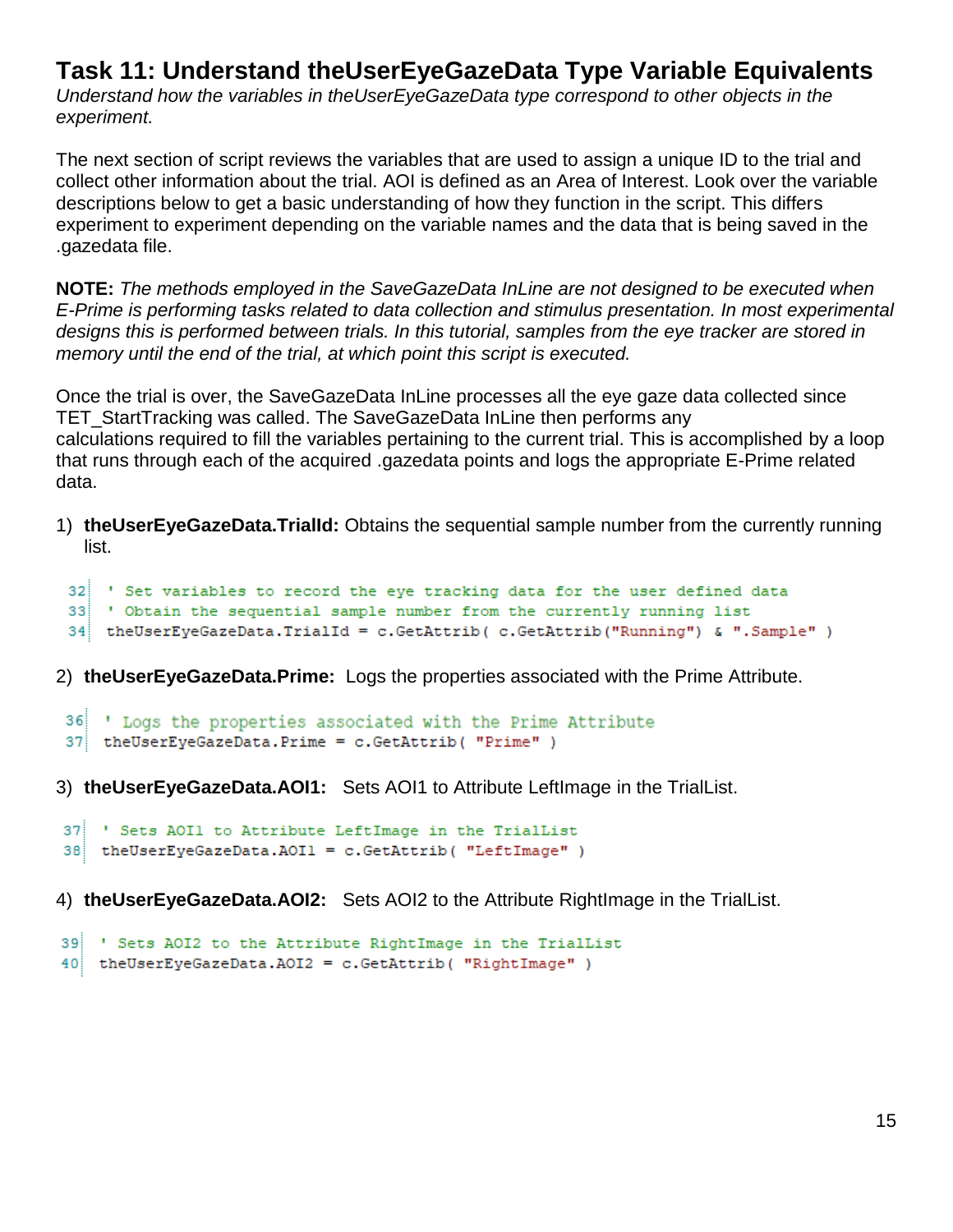5) **theUserEyeGazeData.AOI:** Creates AOI variable to hold the value of the current AOI. This is set in the script "Determine which E-Prime object was running when this sample was taken".

```
41 Creates AOI variable to hold the value of the current AOI
42 ' This is set in the script "Determine which E-Prime object was running when this sample was taken"
43 the User Eye Gaze Data. AOI = ^{\text{m}}
```
6) **theUserEyeGazeData.AOIStimulus:** Creates AOIStimulus variable to hold the string that is a text description of the current AOI. This is set in the script "Determine which object is being viewed if the critical stimulus is on screen.

```
44 Creates AOIStimulus variable to hold the string that is a text description of the current AOI
45 ' This is set in the script " Determine which object is being viewed if the critical stimulus is on screen "
46 the User Eye Gaze Data. AOIStimulus = ""
```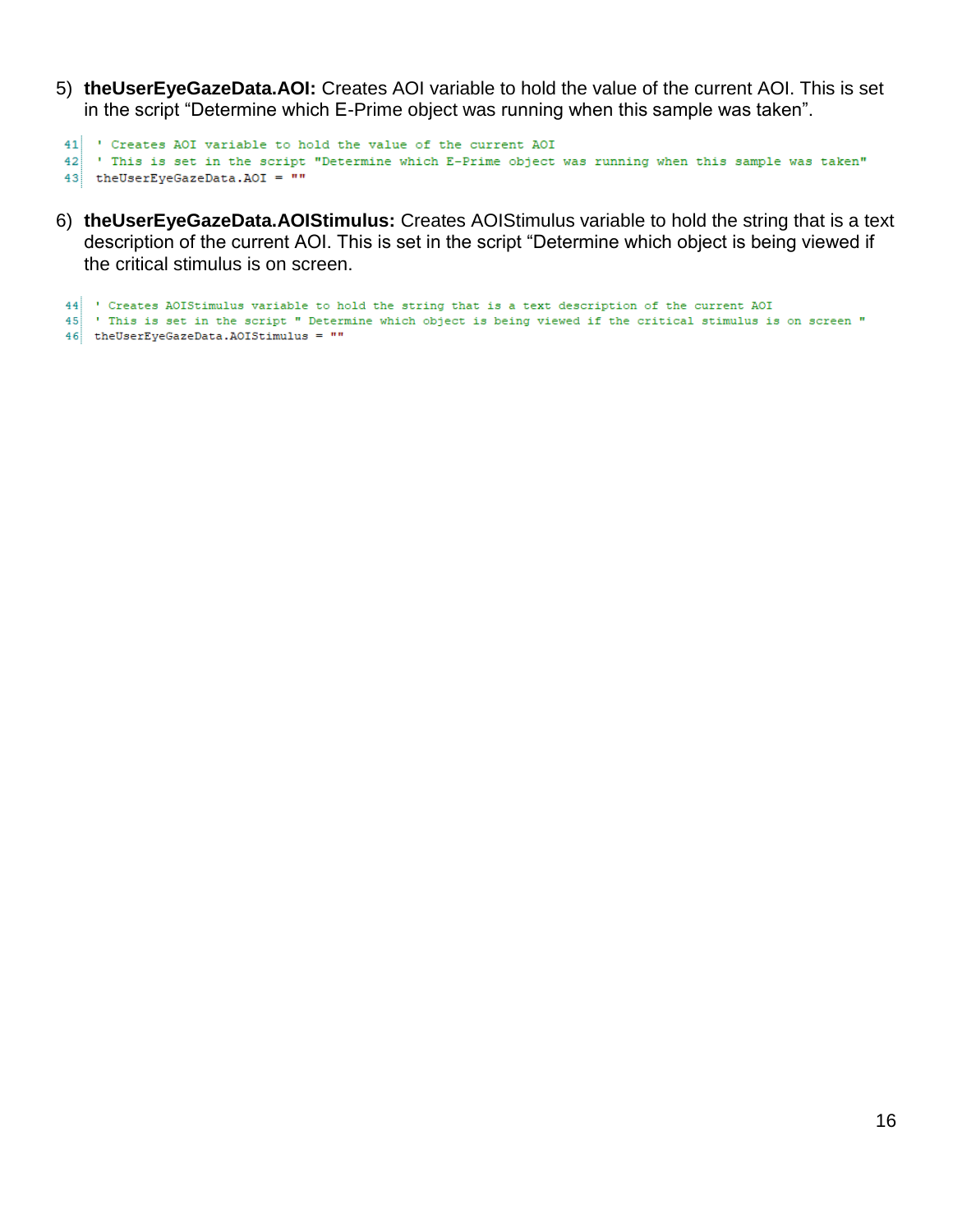#### **Task 12: Determining the objects on Screen during each Gaze Data Sample**

*Use the .OnsetTime property to log the time at which the object was placed on the screen.*

The screen image below shows how E-Basic script associates eye tracking data with the E-Prime object that is currently displayed on the screen. The RTTime property of the data structure named theGazeData provides a timestamp of when the current .gazedata point was delivered to E-Prime. This value is then compared to the time at which each object in the TrialProc began to execute to determine which object was being displayed when the .gazedata point was recorded.

The SaveGazeData InLine Object contains script which first loops through all the objects in the TrialProc up to the Feedback Object and retrieves their OnsetTime property. The script shown below shows the comparison of this value to the RTTime.

Both sections of script are written generically: if you add, remove, or rename any object on the TrialProc, up to the Feedback Object, this script still operates as intended. You do not need to modify any of this script even if you modify the objects on the TrialProc.

1) *Compare* the eye gaze data time **(theGazeData.RTTime)** to the object's onset time **(arrOnsets(nobject)**)".

```
RA' User requested exit?
 85<sup>1</sup>If GetConditionalExitState() <> 0 Then Exit For
       If GetUserBreakState() <> 0 Then Exit For
 86<sup>1</sup>87
        ' Get the next gaze data point
 88
       Set the GazeData = CTobiiEyeTraceEResponseData(TET_Device.History( n ) )89If Not the GazeData Is Nothing Then
 lan i
 9192' Associate the name of the object on screen for this eye data
 93<sup>1</sup>For nObject = nLastObject To theProcedure.ChildObjectCount
 9495<sup>1</sup>' Determine which E-Prime object was running when this sample was taken
 96If the GazeData. RTTime >= arrOnsets (nObject) And arrOnsets (nObject) > 0 Then
 97theUserEyeGazeData.CurrentObject = theProcedure.GetChildObjectName(nObject)
98
               ElseIf arrOnsets (nObject) > 0 And Len (theUserEyeGazeData.CurrentObject) > 0 Then
أوو
                    ' Object had an onset and timestamp happened before this object onset
100<sup>1</sup>(accounts for objects skipped or do not have a timestamp like InLine)
101' Assign the last object used so the next iteration can skip the first
                     ' part of the procedure already covered
102103nLastObject = nObject
104Exit For
               End If
105106107Next
108' Determine which object is being viewed if the critical stimulus is on screen
109110If theGazeData.RTTime >= theSlide.OnsetTime Then
111Select Case theState.HitTest ( theGazeData.CursorX, theGazeData.CursorY )
112Case "AOI1"
                        theUserEyeGazeData.AOI = "1"
113114theUserEyeGazeData.AOIStimulus = theUserEyeGazeData.AOI1
115
                   Case "AOI2"
116theUserEveGazeData.AOI = "2"
117
                         theUserEyeGazeData.AOIStimulus = theUserEyeGazeData.AOI2
```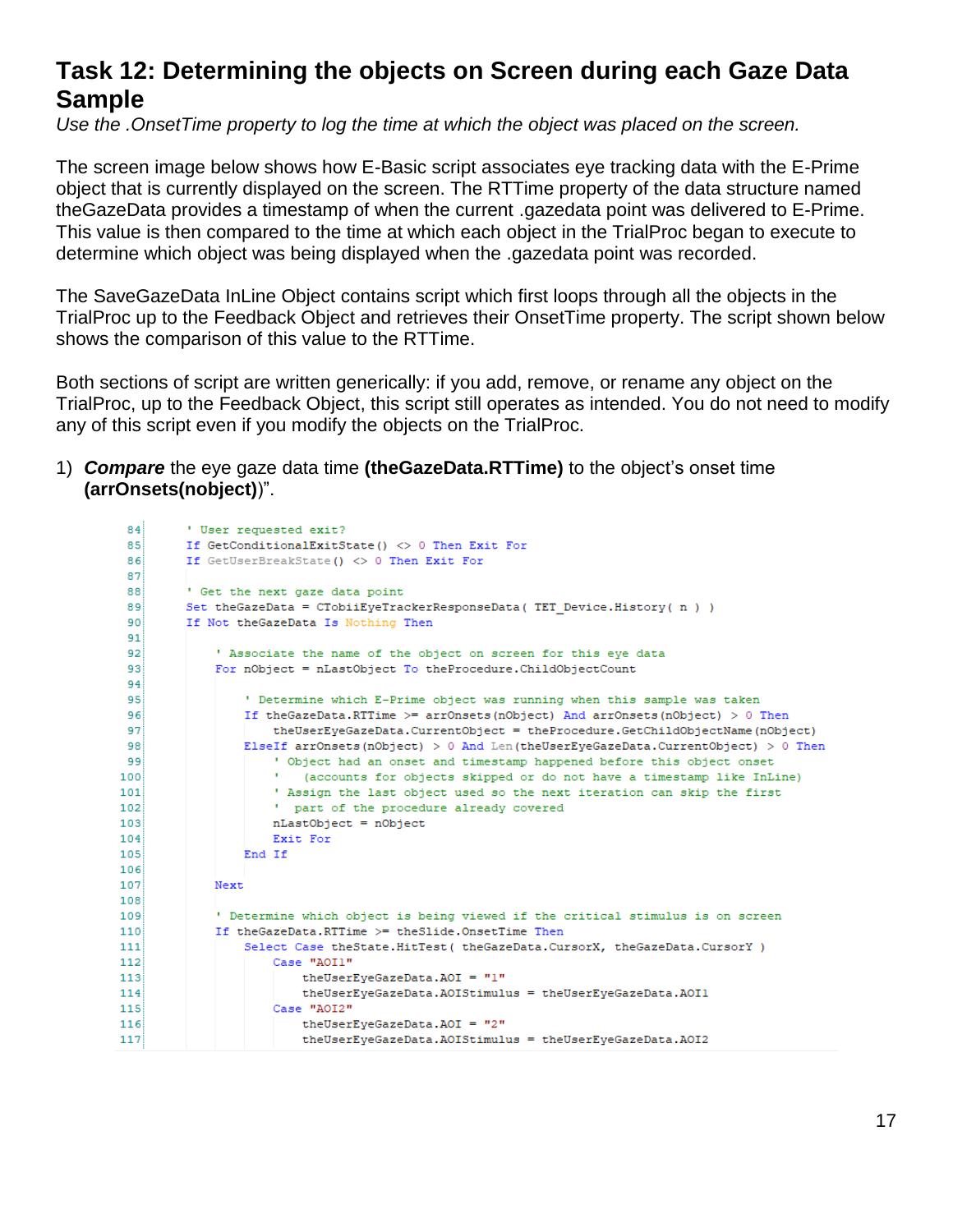# **Task 13: Declare AOIs as Slide Sub-Objects**

*Associate Area of Interest (AOI) objects with eye gaze data.*

Recall that we previously defined an **Area of Interest** (AOIs) as areas on the screen which represent critical objects or regions. AOIs are typically used to assist in analysis or in active runtime processing in E-Prime. Now we need to populate the AOI columns we declared in the User Script with data. In an earlier task (*[Task 10: View and Edit the SaveGazeData InLine](#page-13-0)*) we defined the critical stimulus as the Stimulus Object. The Stimulus Object contains three Sub-Objects; Fixation, AOI1, and AOI2.

We have already associated the AOI1 label to the images presented on the left side of the screen and the AOI2 label to the images presented on the right side of the screen in the script when the experiment was originally created.

1) *Select* **AOI1**. When AOI1 is selected from the dropdown list, the image associated with the name, AOI1, becomes indicated with gray boxes.

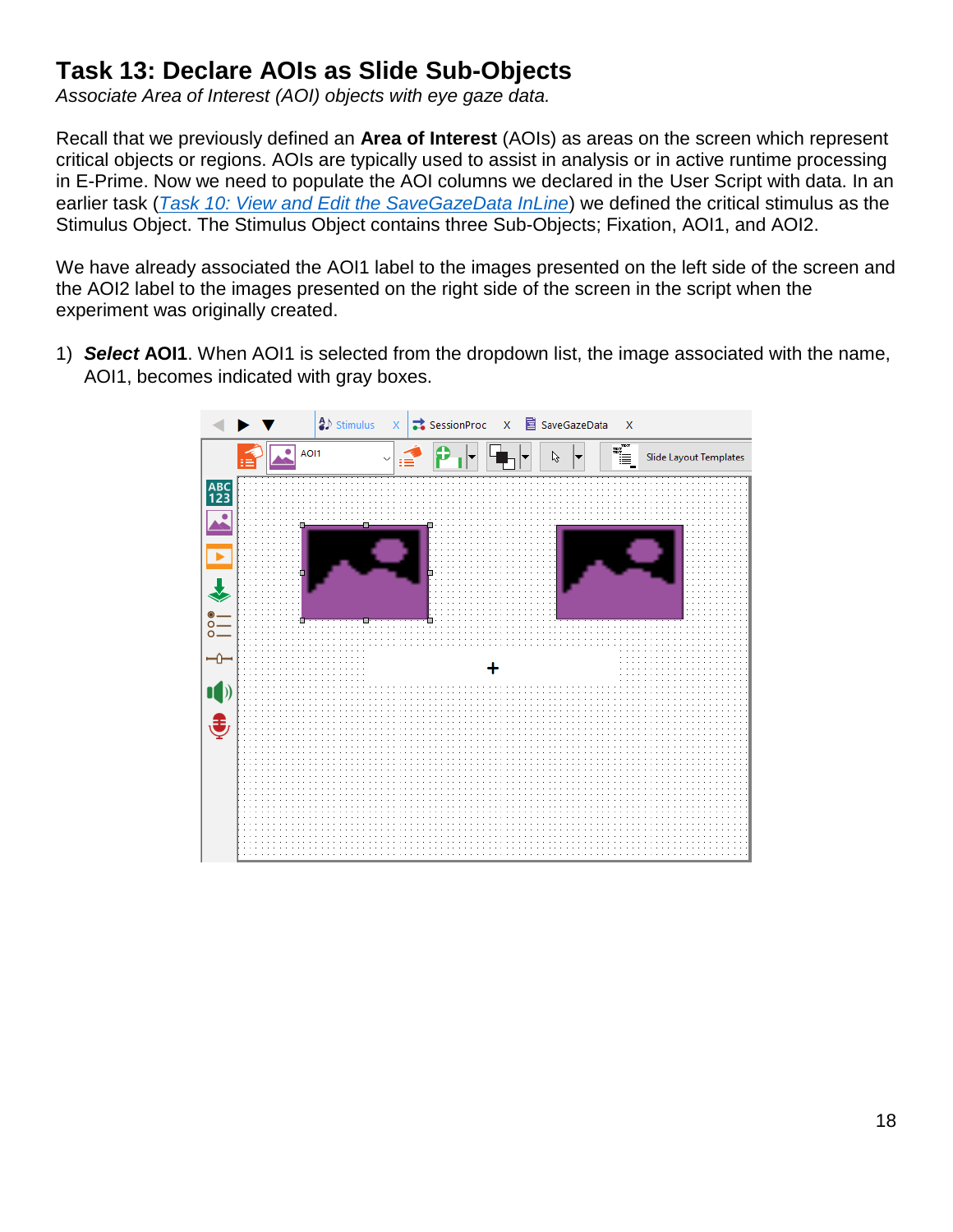## **Task 14: The HitTest Method**

*Use the HitTest Method to determine which Sub-Object a given .gazedata point is within.*

The HitTest Method determines the on-screen location of the cursor or mouse pointer on a Slide Object by using the X and Y coordinates. The .gazedata point can be recorded with this method by substituting the .CursorX and .CursorY. This allows you to determine if the current point was within the given Sub-Object by referencing the name of the Slide Sub-Object, e.g., AOI1, AOI2, Fixation. The "Else" case logs a null value for the AOI if the given .gazedata point is not within any of the AOIs. You need to add to the script below to include any of the possible AOIs which you present in addition to removing the AOIs that do not exist in your experiment.

- 1) Command line that executes **HitTest**.
- 2) **Case "AOI1"**: *Defines* the **criteria** for the **1st AOI**. *Assigns* the **current AOI** to **1** and *populates* **AOIStimulus** with a **text description** of AOI1.

```
Case "AOT1"
    theUserEyeGazeData.AOI = "1"
    theUserEyeGazeData.AOIStimulus = theUserEyeGazeData.AOI1
```
3) **Case "AOI2"**: *Defines* the **criteria** for the **2nd AOI**. *Assigns* the **current AOI** to **2** and *populates* **AOIStimulus** with a **text description** of AOI2.

```
Case "AOI2"
    the User Eye Gaze Data. AOI = "2"theUserEyeGazeData.AOIStimulus = theUserEyeGazeData.AOI2
```
4) **Case "Fixation"**: *Defines* the **criteria** for the **Fixation** condition. *Assigns* the **current AOI** to **Fixation** and *populates* **AOIStimulus** with the text **"Fixation"**.

```
Case "Fixation"
   theUserEyeGazeData.AOI = "Fixation"
    theUserEyeGazeData.AOIStimulus = "Fixation"
```
5) **Case "Else"**: *Defines* the **criteria** for the **AOI null** condition. *Assigns* the **current AOI** to an **empty string** and *populates* **AOIStimulus** with an **empty string** (makes it blank.)

```
Case Else
    theUserEyeGazeData.AOI = ""
    theUserEyeGazeData.AOIStimulus = ""
```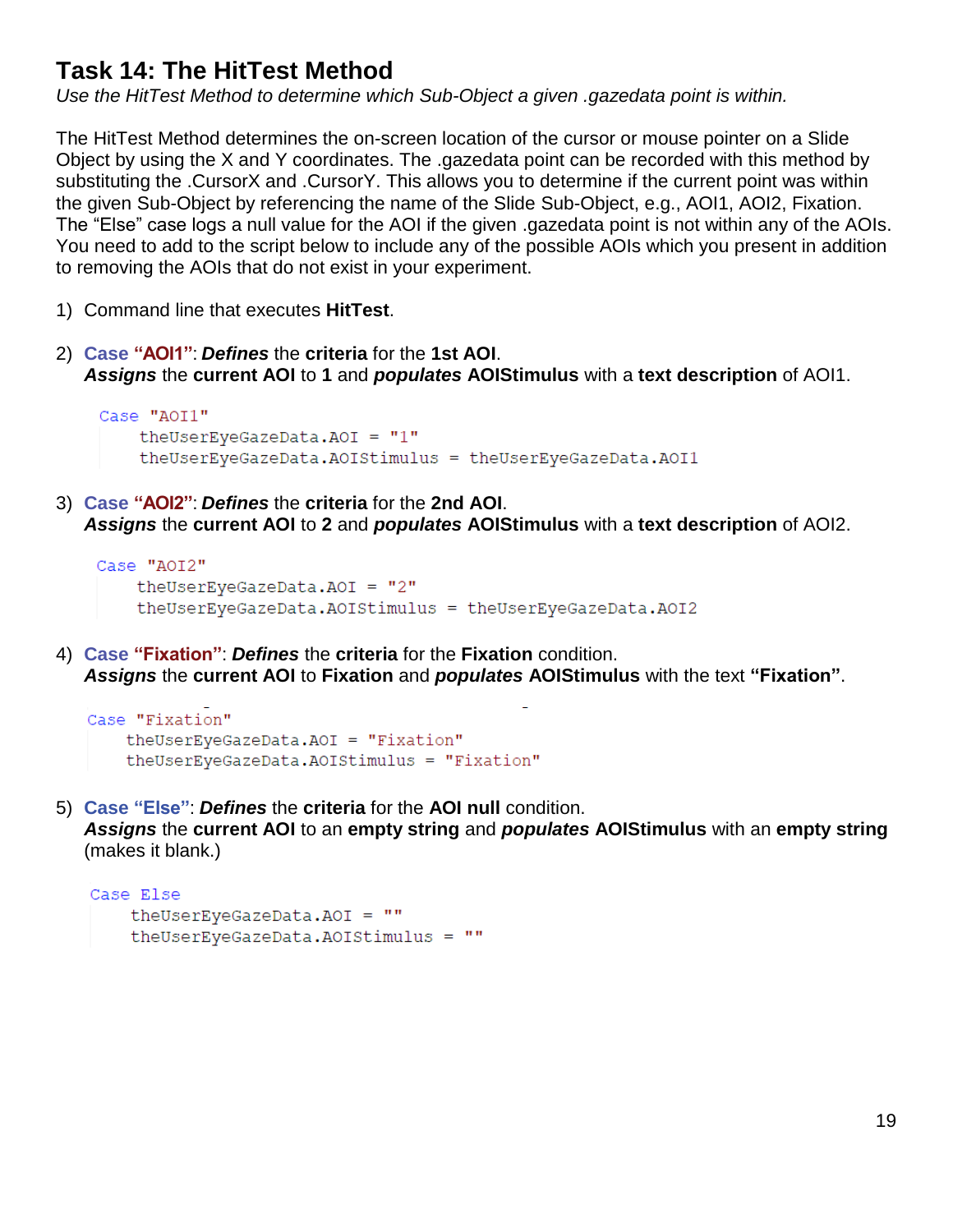## **Task 15: Run the Experiment**

*Run the experiment to verify that the eye tracker is working and to ensure the .gazedata file is written.*

Now you can run the experiment to generate a .gazedata file.

- 1) *Click* the **Run icon** on the toolbar to generate and run the experiment locally.
- 2) *Press* **Enter** to *accept* the **default values** for each of the initialization prompts presented.

|       | E-Run                                                                          | ×                                                             |  |
|-------|--------------------------------------------------------------------------------|---------------------------------------------------------------|--|
|       | Please enter the Subject Number (1-32767, 0=No Data Logging):<br>Cancel<br>OK. |                                                               |  |
|       |                                                                                |                                                               |  |
| E-Run | ×                                                                              | ×<br>Summary of Startup Info                                  |  |
|       | Please enter the Session Number (1-32767):                                     | Subject: 1<br>Session: 1                                      |  |
|       | Cancel<br>ОК                                                                   | Continue with the above startup info?<br>No<br>Yes.<br>Cancel |  |

3) *Follow* the **prompts on screen** to *complete* the **calibration** sequence.



4) *Accept* the **calibration** and *perform* the **experiment**.

| ٠ | Left Eye |   | Right Eye |            |
|---|----------|---|-----------|------------|
|   | ¥        |   |           |            |
|   | ٠        |   |           | $\epsilon$ |
|   |          | ٠ |           |            |

5) *Observe* the **stimulus presentation sequence** to *verify* the **experiment** is *functioning* correctly and *completes* with **no errors** being generated.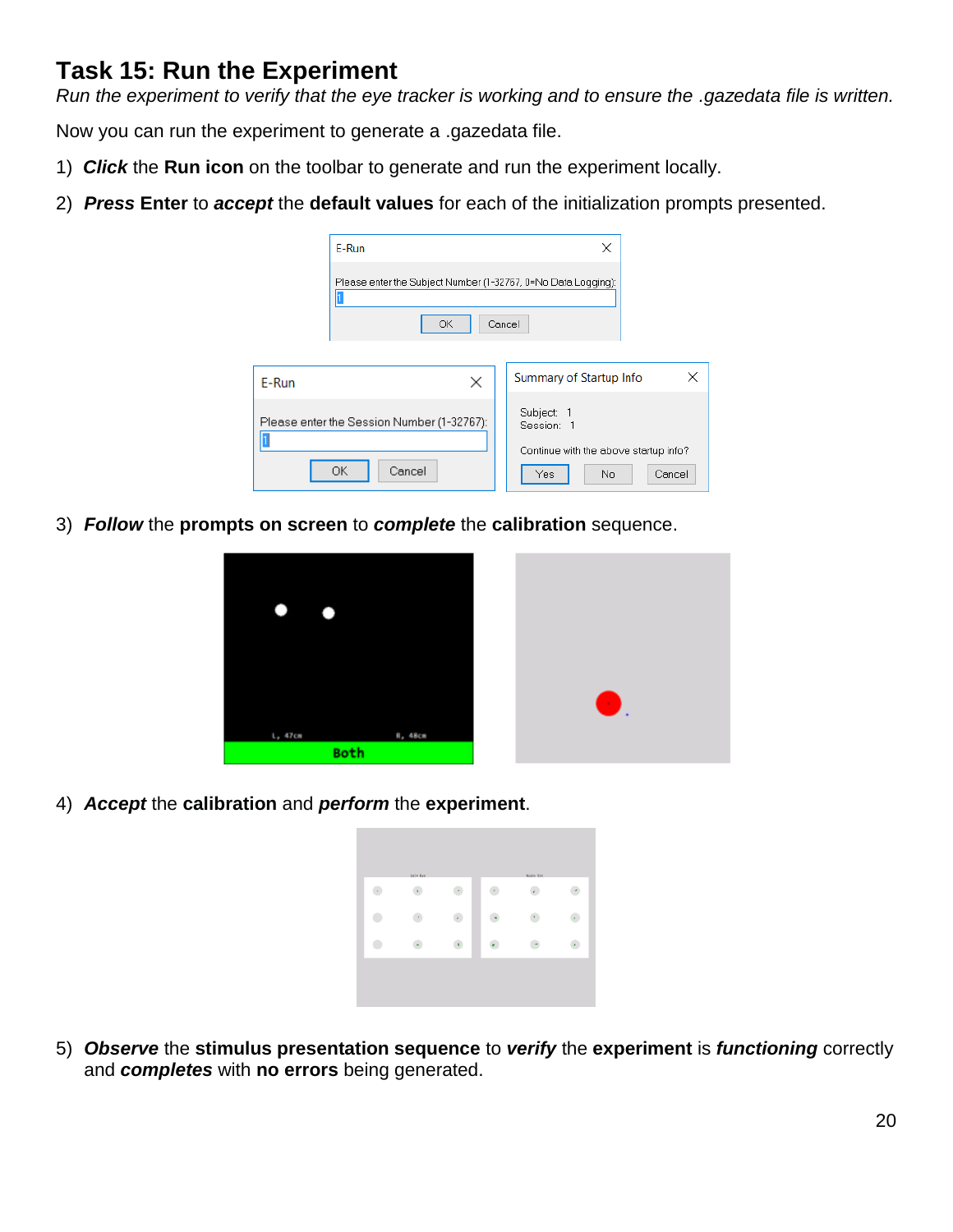# <span id="page-20-0"></span>**Task 16: Open the Eye .gazedata File**

*Verify the .gazedata file exists and can be opened.*

The .gazedata file contains information about the stimulus presentation (e.g., what was on screen and when it was on screen, the eye tracking data, where the eyes were looking). This file facilitates data analysis. After the experiment is created, it is important that you check this file thoroughly to make sure all the components you need for your data analysis are included in the file before you begin running study participants. In this tutorial, you simply verify that the file exists and can be opened. In the next tutorial, we explain the gazedata output in detail. A filename is created in the form of DataFile.BaseName. DataFile.BaseName defaults to [ExperimentName]-[Subject#]-[Session#]. In this example the file is named TETFixedPositionAOI-1-1.gazedata (where Subject = 1, Session = 1).

1) *Navigate* to **your experiment folder**.

| $\rightarrow$ $\sim$ $\wedge$ | Documents > My Experiments > 3.0 > Tobii Pro > Tutorials > TET > TETFixedPositionAOI |                    | $\sim$ 0                   | Search TETFixedPositionAOI | م |
|-------------------------------|--------------------------------------------------------------------------------------|--------------------|----------------------------|----------------------------|---|
|                               | <b>Name</b>                                                                          | Date modified      | $\curvearrowright$<br>Type | <b>Size</b>                |   |
| <b>Quick access</b>           | Resources                                                                            | 4/18/2018 12:26 PM | File folder                |                            |   |
| <b>Creative Cloud Files</b>   | <b>E.</b> FixedPositionAOI                                                           | 4/18/2018 12:09 PM | E-Studio 3.0 Experim       | 304 KB                     |   |
| <b>C</b> OneDrive             | <b>E.</b> TETFixedPositionAOI                                                        | 4/18/2018 2:12 PM  | E-Studio 3.0 Experim       | 315 KB                     |   |
|                               | TETFixedPositionAOI-1-1.gazedata                                                     | 4/9/2018 10:18 AM  | <b>GAZEDATA File</b>       | 1,120 KB                   |   |
| $\sum$ This PC                | TETFixedPositionAOISaveGazeData                                                      | 4/18/2018 12:09 PM | <b>Text Document</b>       | 6 KB                       |   |
|                               | TETFixedPositionAOIUserScript                                                        | 4/18/2018 12:09 PM | <b>Text Document</b>       | 7 KB                       |   |
| Network                       | FixedPositionAOI.wndpos                                                              | 4/18/2018 1:44 PM  | <b>WNDPOS File</b>         | 0 KB                       |   |
|                               | TETFixedPositionAOI.wndpos                                                           | 4/18/2018 2:58 PM  | <b>WNDPOS File</b>         | 0 <sub>KB</sub>            |   |

2) *Right click* the **TETFixedPositionAOI-1-1.gazedata file**. *Select* **Open With > Microsoft Office Excel**. If prompted, accept all defaults. *Click* **Finish**.

**NOTE:** *The file name varies depending on what subject number and session number you chose to run the experiment under.*

3) *Verify* that the **file** opens and looks like the image below.

| A1               |         | v<br>÷       | $\times$<br>✓           | fx     | Subject                 |     |                |   |                                  |    |              |             |              |                         |                  |
|------------------|---------|--------------|-------------------------|--------|-------------------------|-----|----------------|---|----------------------------------|----|--------------|-------------|--------------|-------------------------|------------------|
|                  | A       | B            | c                       | D      | E                       | F   | G              | н |                                  | K. |              | M           | N            | o                       | $\blacktriangle$ |
|                  | Subject | Session      | ID                      | RTTime | <b>RTTimeRe CursorX</b> |     | <b>CursorY</b> |   | Hardware HostTime: SystemTir SEQ |    | <b>SEQH</b>  | <b>SEQD</b> |              | GazePoint GazePoint     |                  |
| 2                |         |              |                         | 54322  | 54336                   | 478 | 374            |   | 5.6E+08 1.03E+13 1.03E+13        |    | 0            | 1282        |              | 1 0.452668              |                  |
| 3                |         | 1            | 2                       | 54330  | 54342                   | 476 | 361            |   | 5.6E+08 1.03E+13 1.03E+13        | 0  | 0            | 1283        |              | 1 0.454343              |                  |
| 4                |         | 1            | 3                       | 54339  | 54350                   | 468 | 359            |   | 5.6E+08 1.03E+13 1.03E+13        | 0  | 0            | 1284        |              | 0.4578                  |                  |
| 5                |         | 1            | 4                       | 54347  | 54359                   | 485 | 358            |   | 5.6E+08 1.03E+13 1.03E+13        | 0  | 0            | 1285        |              | 0.46535                 |                  |
| 6                |         | 1            | 5                       | 54355  | 54367                   | 471 | 337            |   | 5.6E+08 1.03E+13 1.03E+13        | 0  | 0            | 1286        |              | 0.45634                 |                  |
| 7                |         | 1            | 6                       | 54364  | 54376                   | 466 | 330            |   | 5.6E+08 1.03E+13 1.03E+13        | 0  | 0            | 1287        |              | 0.45549                 |                  |
| 8                |         | 1            |                         | 54372  | 54384                   | 469 | 341            |   | 5.6E+08 1.03E+13 1.03E+13        | 0  | $\mathbf{0}$ | 1288        |              | 1 0.455013              |                  |
| 9                |         | 1            | 8                       | 54380  | 54392                   | 479 | 355            |   | 5.6E+08 1.03E+13 1.03E+13        | 0  | $\mathbf{0}$ | 1289        |              | 1 0.463414              |                  |
| 10 <sup>10</sup> |         | 1            | 9                       | 54389  | 54401                   | 474 | 354            |   | 5.6E+08 1.03E+13 1.03E+13        | 0  | 0            | 1290        |              | 1 0.463414              |                  |
| 11               |         | $\mathbf{1}$ | 10                      | 54397  | 54409                   | 477 | 357            |   | 5.6E+08 1.03E+13 1.03E+13        | 0  | 0            | 1291        |              | 1 0.462513              |                  |
| 12               |         | $\mathbf{1}$ | 11                      | 54405  | 54417                   | 479 | 358            |   | 5.6E+08 1.03E+13 1.03E+13        | 0  | $\mathbf{0}$ | 1292        |              | 1 0.469683              |                  |
| 13               |         | $\mathbf{1}$ | 12                      | 54414  | 54426                   | 478 | 365            |   | 5.6E+08 1.03E+13 1.03E+13        |    | 0            | 1293        |              | 0.46973                 |                  |
| 14               |         | 1            | 13                      | 54422  | 54434                   | 480 | 366            |   | 5.6E+08 1.03E+13 1.03E+13        | 0  | 0            | 1294        | $\mathbf{1}$ | $0.47385$ $\rightarrow$ |                  |
|                  |         |              | TETFixedPositionAOI-1-1 |        | $\bigoplus$             |     |                |   | $\overline{4}$                   |    |              |             |              | Þ.                      |                  |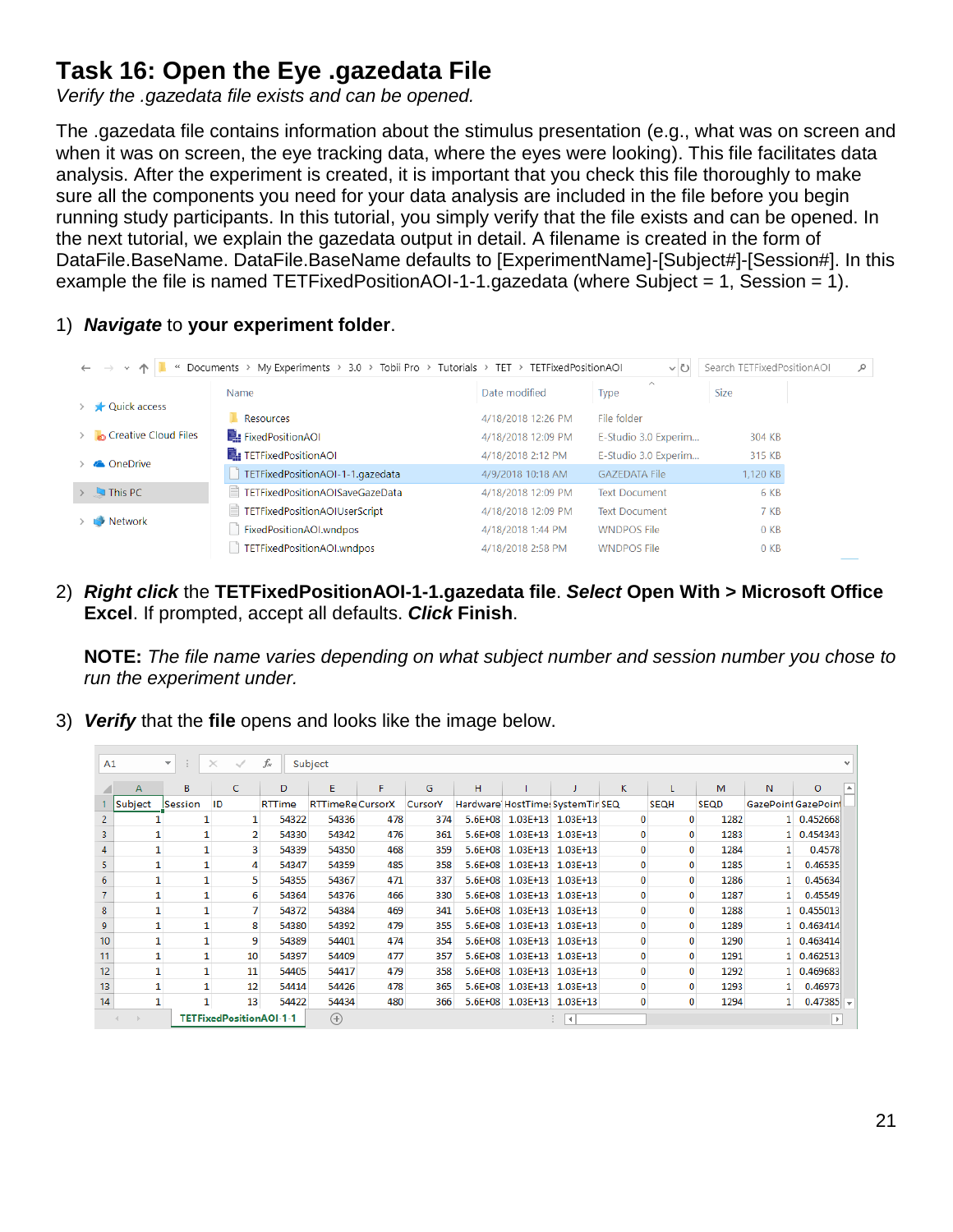# **Task 17: Introduction to .gazedata File**

*Understand the general output from the .gazedata file.*

The .gazedata file contains information about eye movements from the Tobii Pro Eye Tracker and information about the stimulus presentation from E-Prime. The data consists of general information regarding the eye gaze data that is continuously collected as well as user-defined data. This data is compiled in one file to make analysis easier. The table below summarizes the general information included in the .gazedata file. User-defined data will be discussed later in this tutorial. Take some time to familiarize yourself with the basic output and the information that it provides. This way you can determine what you need to add to the data file in the way of user defined columns.

|                                   | .gazedata File                                                                                                                                            |
|-----------------------------------|-----------------------------------------------------------------------------------------------------------------------------------------------------------|
| Column                            | <b>Definition</b>                                                                                                                                         |
| Subject                           | The Subject number (from E-Prime Startup Info).                                                                                                           |
| Session                           | The Session number (from E-Prime Startup Info).                                                                                                           |
| ID                                | The counter of the current numbered .gazedata point acquired.                                                                                             |
| <b>IRTTime</b>                    | The timestamp value based on E-Prime's clock. Returns the time stamp of when<br>it currently is in the experiment.                                        |
| <b>RTTimeReceived</b>             | The E-Prime time when the application received the eye tracker packet.                                                                                    |
| CursorX                           | The X axis pixel location across all displays that corresponds to where the gaze<br>is located on the screen and accounts for screen resolution (width).  |
| CursorY                           | The Y axis pixel location across all displays that corresponds to where the gaze<br>is located on the screen and accounts for screen resolution (height). |
| HardwareTimestamp                 | The complete device timestamp provided within the eye tracker sample (reported<br>in microseconds).                                                       |
| HostTimestamp                     | The eye tracker system time when the application receives the gaze data<br>(reported in microseconds).                                                    |
| SystemTimestamp                   | The complete system timestamp provided within the eye tracker sample<br>(reported in microseconds).                                                       |
| <b>SEQ</b>                        | The sequence of the response within the InputMask.                                                                                                        |
| <b>SEQH</b>                       | The sequence of the response provided by the InputHistoryManager.                                                                                         |
| <b>SEQD</b>                       | The sequence of the response provided by the device                                                                                                       |
| GazePointValidityLeftEye          | The validity of the left eye gaze point data.                                                                                                             |
| GazePointPositionDisplayXLeftEye  | The horizontal position $(X)$ of the left eye gaze point on the active display $(0, 0)$ is<br>the upper left corner and 1, 1 is the lower right corner).  |
| GazePointPositionDisplayYLeftEye  | The vertical position $(Y)$ of the left eye gaze point on the display $(0, 0)$ is the<br>upper left corner and 1, 1 is the lower right corner).           |
| GazePointValidityRightEye         | The validity of the right eye gaze point data.                                                                                                            |
| GazePointPositionDisplayXRightEye | The horizontal position $(X)$ of the right eye gaze point on the display $(0, 0)$ is the<br>upper left corner and 1, 1 is the lower right corner).        |
| GazePointPositionDisplayYRightEye | The vertical position (Y) of the right eye gaze point on the display (0, 0 is the<br>upper left corner and 1, 1 is the lower right corner).               |
| GazePointPositionUserXLeftEye     | The horizontal gaze point position $(X)$ in the user coordinate system for the left<br>eye (the x-axis points horizontally towards the user's right).     |
| GazePointPositionUserYLeftEye     | The vertical gaze point position (Y) in the user coordinate system for the left eye<br>(the y-axis points vertically towards the ceiling).                |
| GazePointPositionUserZLeftEye     | The gaze point position from the user to the eye tracker $(Z)$ in the user<br>coordinate system for the left eye (the z-axis points towards the user).    |
| GazePointPositionUserXRightEye    | The horizontal gaze point position (X) in the user coordinate system for the right<br>eye (the x-axis points horizontally towards the user's right).      |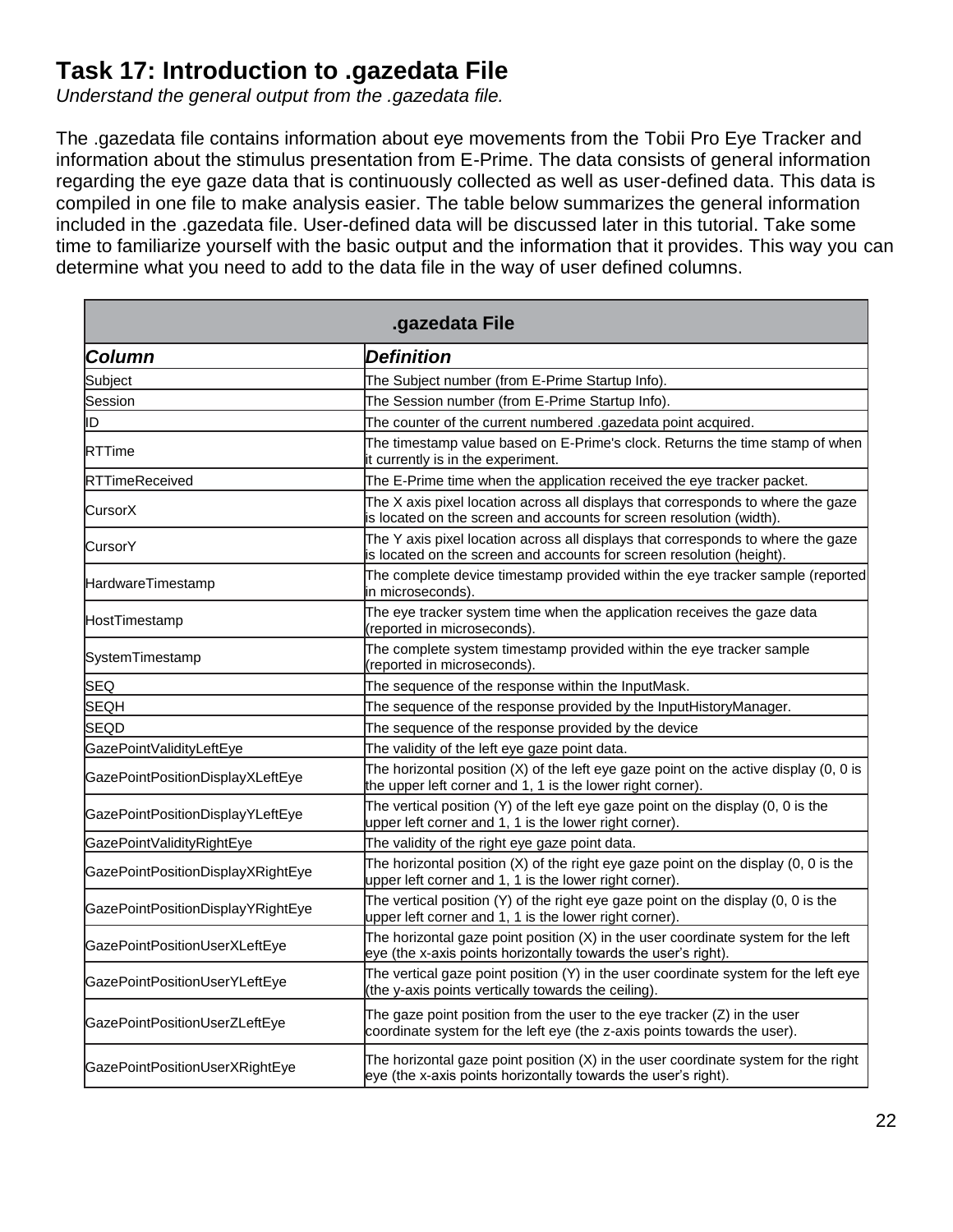| .gazedata File continued            |                                                                                                                                                                          |  |
|-------------------------------------|--------------------------------------------------------------------------------------------------------------------------------------------------------------------------|--|
| <b>Column</b>                       | <b>Definition</b>                                                                                                                                                        |  |
| GazePointPositionUserYRightEye      | The vertical gaze point position (Y) in the user coordinate system for the right<br>eye (the y-axis points vertically towards the ceiling).                              |  |
| GazePointPositionUserZRightEye      | The gaze point position from the user to the eye tracker $(Z)$ in the user<br>coordinate system for the right eye (the z-axis points towards the user).                  |  |
| GazeOriginValidityLeftEye           | The validity of the left eye gaze origin data.                                                                                                                           |  |
| GazeOriginPositionUserXLeftEye      | The horizontal gaze origin position (X) in the user coordinate system for the left<br>eye (the x-axis points horizontally towards the user's right).                     |  |
| GazeOriginPositionUserYLeftEye      | The vertical gaze origin position (Y) in the user coordinate system for the left eye<br>(the y-axis points vertically towards the ceiling).                              |  |
| GazeOriginPositionUserZLeftEye      | The gaze origin position from the user to the eye tracker (Z) in the user<br>coordinate system for the left eye (the z-axis points towards the user).                    |  |
| GazeOriginValidityRightEye          | The validity of the right eye gaze origin data.                                                                                                                          |  |
| GazeOriginPositionUserXRightEye     | The horizontal gaze origin position (X) in the user coordinate system for the right<br>eye (the x-axis points horizontally towards the user's right).                    |  |
| GazeOriginPositionUserYRightEye     | The vertical gaze origin position (Y) in the user coordinate system for the right<br>eye (the y-axis points vertically towards the ceiling).                             |  |
| GazeOriginPositionUserZRightEye     | The gaze origin position from the user to the eye tracker (Z) in the user<br>coordinate system for the right eye (the z-axis points towards the user).                   |  |
| GazeOriginPositionTrackBoxXLeftEye  | The horizontal normalized gaze origin position $(X)$ in the track box coordinate<br>system for the left eye (the x-axis points horizontally towards the user's left).    |  |
| GazeOriginPositionTrackBoxYLeftEye  | The vertical normalized gaze origin position (Y) in the track box coordinate<br>system for the left eye (the y-axis points vertically towards the ground).               |  |
| GazeOriginPositionTrackBoxZLeftEye  | The normalized gaze origin position from the user to the eye tracker (Z) in the<br>track box coordinate system for the left eye (the z-axis points towards the user).    |  |
| GazeOriginPositionTrackBoxXRightEye | The horizontal normalized gaze origin position $(X)$ in the track box coordinate<br>system for the right eye (the x-axis points horizontally towards the user's left).   |  |
| GazeOriginPositionTrackBoxYRightEye | The vertical normalized gaze origin position (Y) in the track box coordinate<br>system for the right eye (the y-axis points vertically towards ground).                  |  |
| GazeOriginPositionTrackBoxZRightEye | The normalized gaze origin position from the user to the eye tracker $(Z)$ in the<br>track box coordinate system for the right eye (the z-axis points towards the user). |  |

For further information on the different coordinate systems used in gathering data for .gazedata files, please refer to:

[Coordinate System in Tobii Eye Tracking](http://developer.tobiipro.com/commonconcepts/coordinatesystems.html)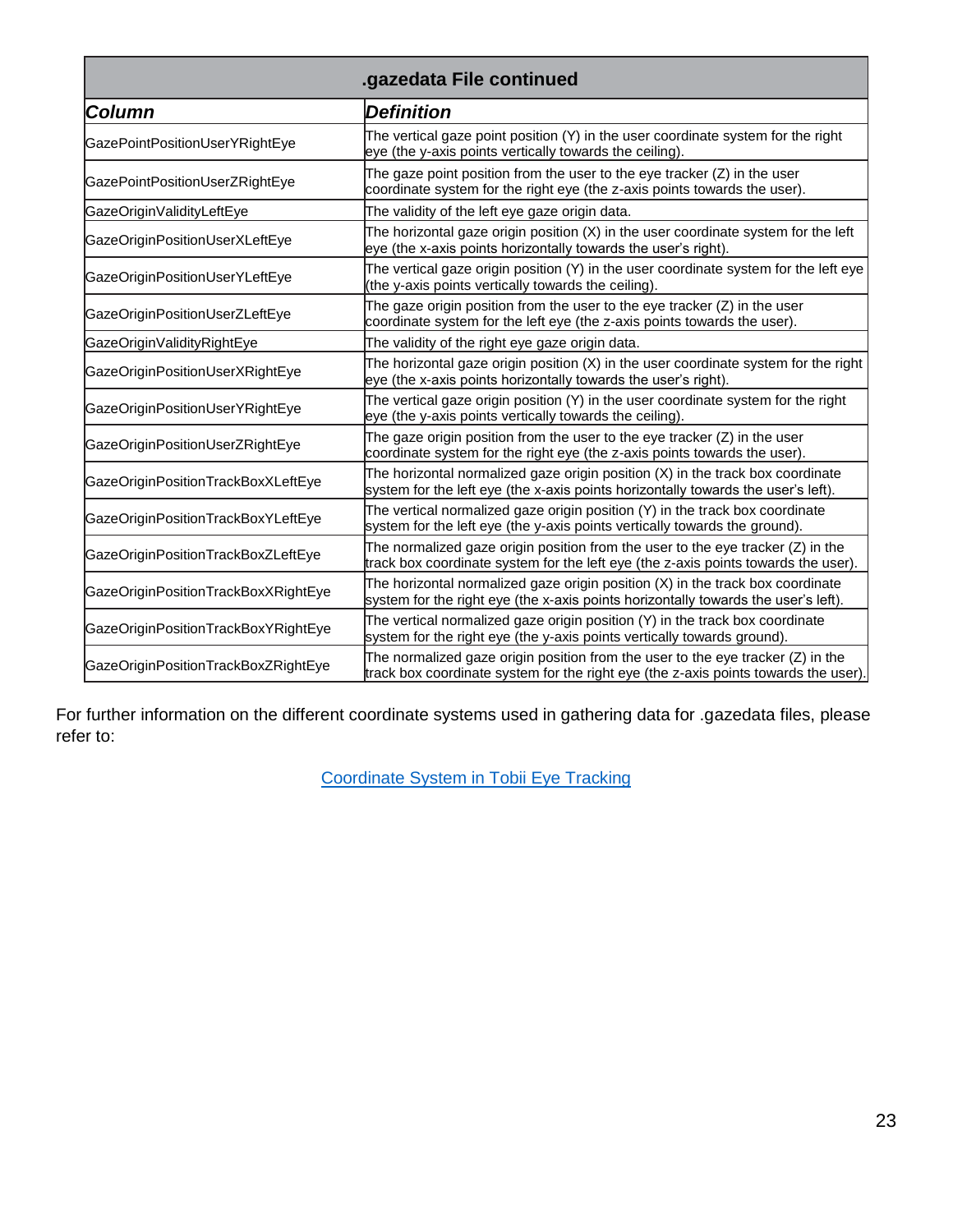# **Task 18: Validity Ratings**

*Familiarize yourself with the validity ratings for the .gazedata output.*

The rows corresponding to the columns listed on the previous page contain the values of the output data. In some cases, the values need no explanation because they are timestamps or millimeters. In other cases, the data values are single digit numbers. When this is the case it is necessary to know the meaning assigned to the numeric value. The table below defines the meaning of the number.

| <b>Validity Ratings</b> |                                                                                                                                                                      |
|-------------------------|----------------------------------------------------------------------------------------------------------------------------------------------------------------------|
| 0                       | 0 indicates that valid data was not recorded on this sample and eye. The corresponding gaze data<br>has values of -1 that indicate a valid observation was not made. |
|                         | 1 indicates that valid data was observed for this sample and eye. The corresponding gaze data<br>has appropriate values (e.g., 0.222436338) and -1 is not reported.  |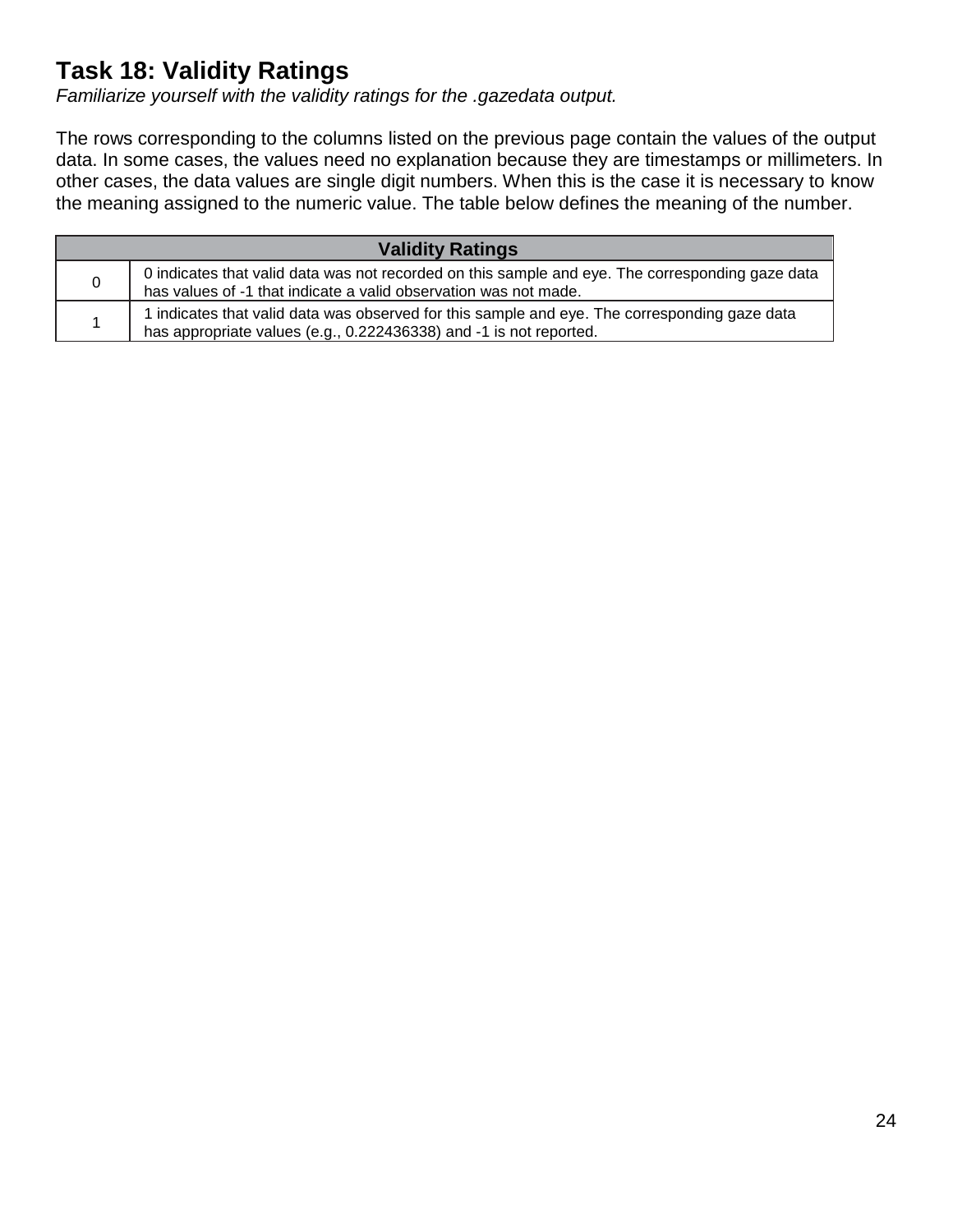#### **Task 19: Examine the Structure and Content of the File**

*View the User-defined variables in the .gazedata file*

Data is collected at the rate of your Tobii Pro Eye Tracker Device. When a sample is timestamped, a row is written to the .gazedata file populating the columns. The next steps in the tutorial explains the user defined columns in the .gazedata file and highlights the script used to create them. If you do not have the .gazedata file open, see *Task 16: [Open the Eye .gazedata File](#page-20-0)*, for instructions on how to navigate to and open the .gazedata file.

1) **TrialID Column**: Script used to create assign variable. (location: SaveGazeData InLine): **theUserEyeGazeData.TrialId = c.GetAttrib( c.GetAttrib ("Running") & ".Sample") Purpose:** Unique identifier used to keep track of the trial number.

```
' Set variables to record the eye tracking data for the user defined data
32<sup>1</sup>33.
    ' Obtain the sequential sample number from the currently running list
34 the User Eye Gaze Data. Trial Id = c. Get Attrib ( c. Get Attrib ("Running") & ". Sample" )
35 ' Logs the properties associated with the Prime Attribute
36 the User Eye Gaze Data. Prime = c. Get Attrib ( "Prime" )
```
2) The **TrialID column** *increases* for each trial. The **trial** is labeled **1**.

| 1              | <b>TrialId</b> | Prime   |
|----------------|----------------|---------|
| $\overline{2}$ |                | $1$ cow |
| $\overline{3}$ |                | $1$ cow |
| $\overline{4}$ |                | $1$ cow |
| 5              |                | $1$ cow |
| 6              |                | $1$ cow |
| 7              |                | $1$ cow |
| 8              |                | $1$ cow |
| 9              |                | $1$ cow |
| 10             |                | $1$ cow |
| 11             |                | $1$ cow |
| 12             |                | $1$ cow |
| 13             |                | $1$ cow |
| 14             |                | $1$ cow |
|                |                |         |

- 3) **Prime Column**: Script used to assign variable. (location: SaveGazeData InLine): theUserEyeGazeData.Prime = c.GetAttrib( "Prime") **Purpose:** Logs properties associated with Prime.
- 4) The **Prime column** *shows* what sound file was played when the Prime Object was on screen. The **Prime** was **cow**.
- 5) **AOI1 Column**: Script used to assign variable. (location: SaveGazeData InLine):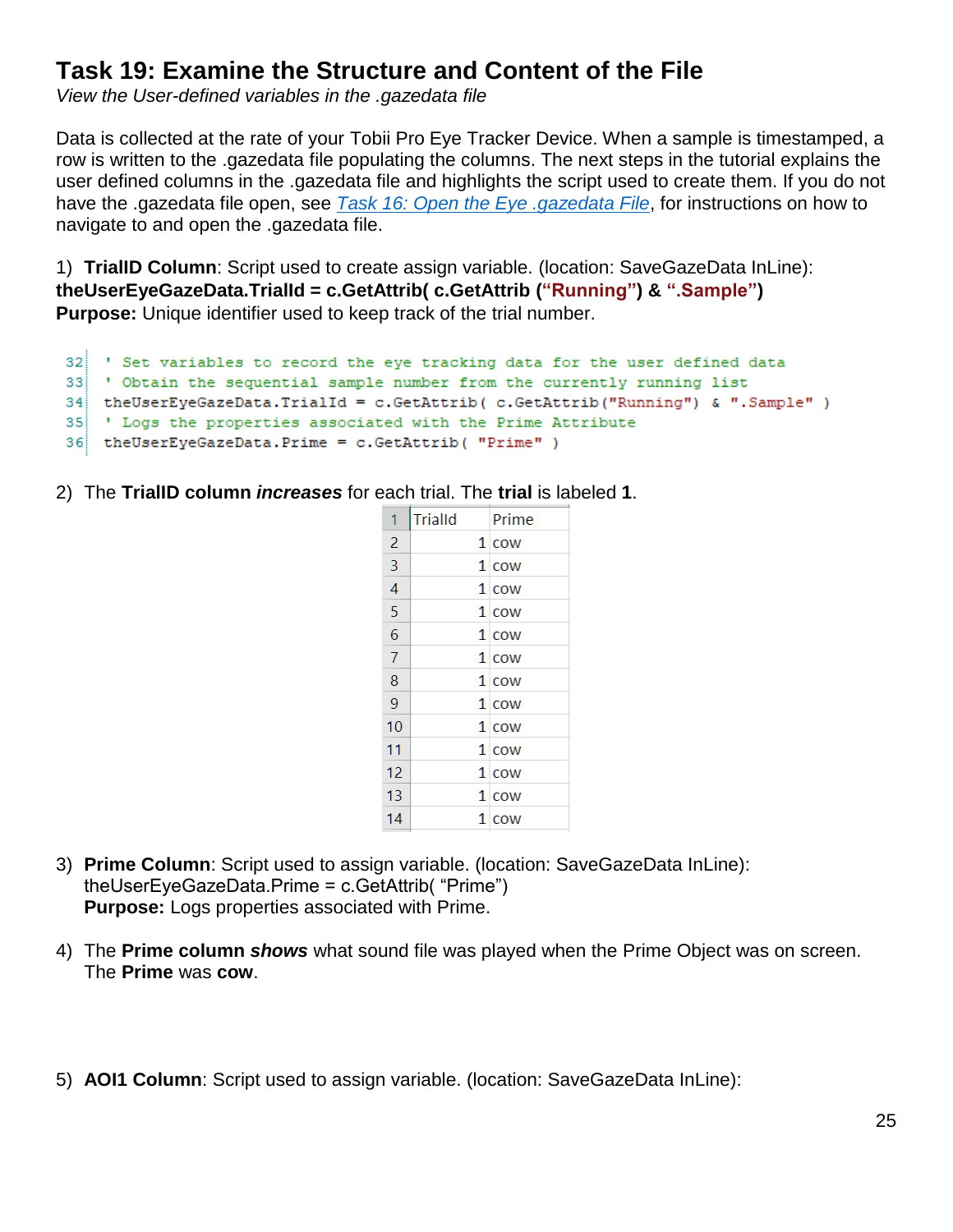#### **theUserEyeGazeData.AOI1 = c.GetAttrib("LeftImage")**

**Purpose:** Sets the LeftImage Attribute (TrialList) as AOI1.

```
35 ' Logs the properties associated with the Prime Attribute
```

```
36 the User Eye Gaze Data. Prime = c. Get Attrib ( "Prime" )
```

```
37 'Sets AOI1 to Attribute LeftImage in the TrialList
```

```
38 the User Eye Gaze Data. AOI1 = c. Get Attrib ( "Left Image" )
```

```
39 Sets AOI2 to the Attribute RightImage in the TrialList
```
40 the User Eye Gaze Data. AOI2 = c. Get Attrib ( "Right Image" )

- 6) The **AOI1** is *assigned* the **LeftImage attribute** from the TrialList. The **AOI1 column** *shows* what image was displayed on the left side of the screen on a trial by trial basis. In this example, the LeftImage is a **horse**.
- 7) **AOI2 Column**: Script used to assign variable. (location: SaveGazeData InLine): **theUserEyeGazeData.AOI2 = c.GetAttrib(**"**RightImage**"**) Purpose:** Sets the RightImage Attribute (TrialList) as AOI2.
- 8) The **AOI2** is *assigned* the **RightImage attribute** from the TrialList. The **AOI2 column** *shows* what image was displayed on the right side of the screen on a trial by trial basis. In this example, the RightImage is a **cow**.

| 1  | <b>AOI1</b> | AOI2       |
|----|-------------|------------|
| 2  | horse       | COW        |
| 3  | horse       | <b>COW</b> |
| 4  | horse       | cow        |
| 5  | horse       | <b>COW</b> |
| 6  | horse       | COW        |
| 7  | horse       | <b>COW</b> |
| 8  | horse       | COW        |
| 9  | horse       | <b>COW</b> |
| 10 | horse       | COW        |
| 11 | horse       | <b>COW</b> |
| 12 | horse       | COW        |
| 13 | horse       | cow        |
| 14 | horse       | COW        |
| 15 | horse       | cow        |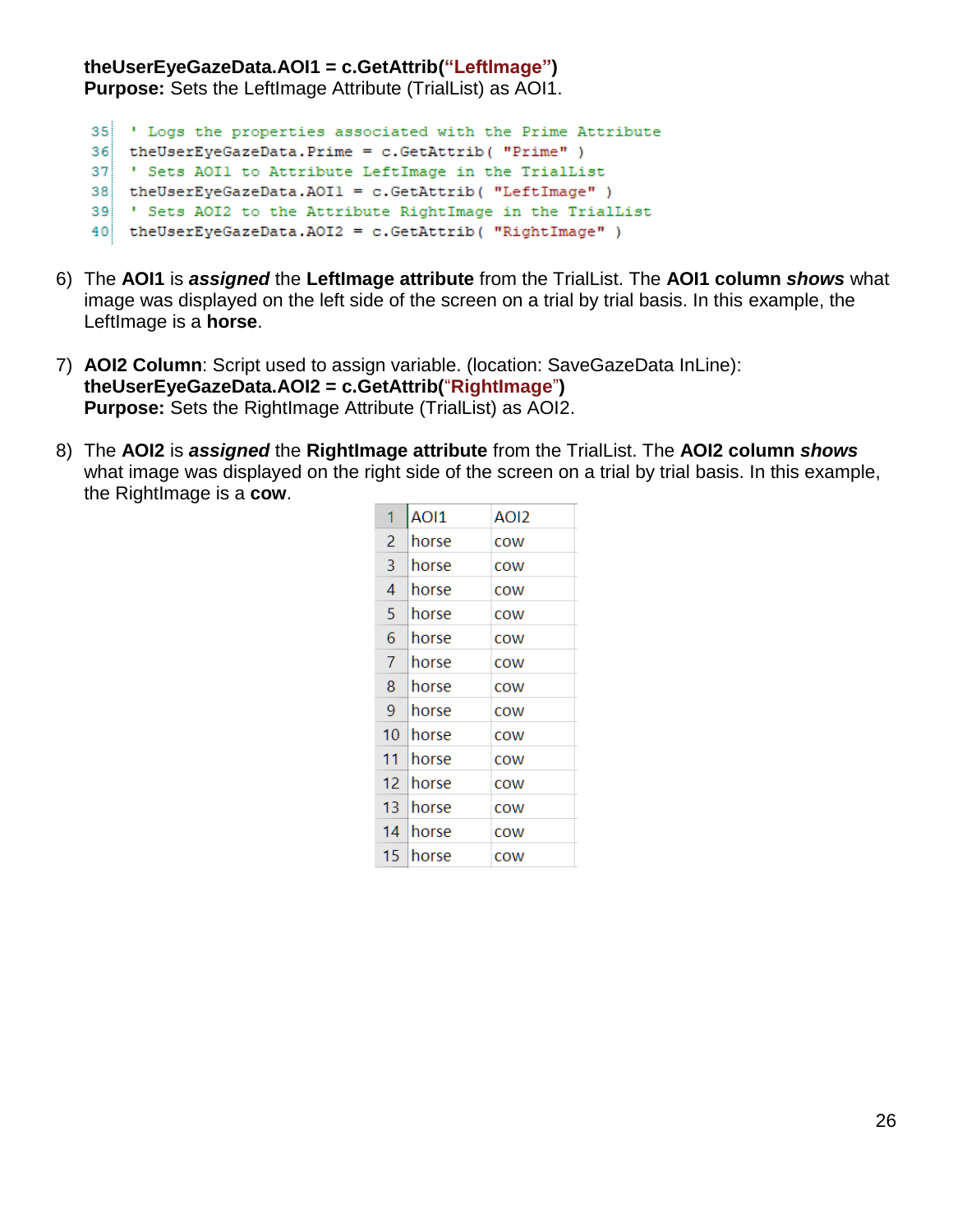## **Task 20: Understand the AOI and AOIStimulus Variables**

*Learn how the AOI and AOIStimulus variables are created and what their purpose is.*

The AOI and AOIStimulus variables are special variables that hold information about what was on screen at a certain point in time. This information is determined in the SaveGazeData InLine within the experiment. The first image below shows the variables that indicate which AOI the participant is currently viewing, and the name corresponding to that AOI. Then the script goes on to determine which case is true (discussed on next page).

1) The variables that indicate which AOI the participant is currently viewing, and the name corresponding to that AOI.

```
41 Creates AOI variable to hold the value of the current AOI
42 ' This is set in the script "Determine which E-Prime object was running when this sample was taken"
43 the User Eye Gaze Data. AOI = ""
    ' Creates AOIStimulus variable to hold the string that is a text description of the current AOI
4445 ' This is set in the script " Determine which object is being viewed if the critical stimulus is on screen "
46 the User Eye Gaze Data. AOIStimulus = ""
```
- 2) **AOI Column**: Script used to create variable. (location: SaveGazeData InLine): **theUserEyeGazeData.AOI = "" Purpose:** Creates AOI variable to hold the value of the AOI the participant is currently viewing.
- 3) **AOI Stimulus Column**: Script used to create variable (location: SaveGazeData InLine): **theUserEyeGazeData.AOIStimulus = ""**

**Purpose:** Creates AOIStimulus variable to hold the string that is a text description of the current AOI.

| 1600 AOI | AOIStimulu |
|----------|------------|
| 1601     | 1 cat      |
| 1602     | 1 cat      |
| 1603     | 1 cat      |
| 1604     | 1 cat      |
| 1605     | 1 cat      |
| 1606     | 1 cat      |
| 1607     | 1 cat      |
| 1608     | 1 cat      |
| 1609     | 1 cat      |
| 1610     | 1 cat      |
| 1611     | 1 cat      |
| 1612     | 1 cat      |
| 1613     | 1 cat      |
| 1614     | 1 cat      |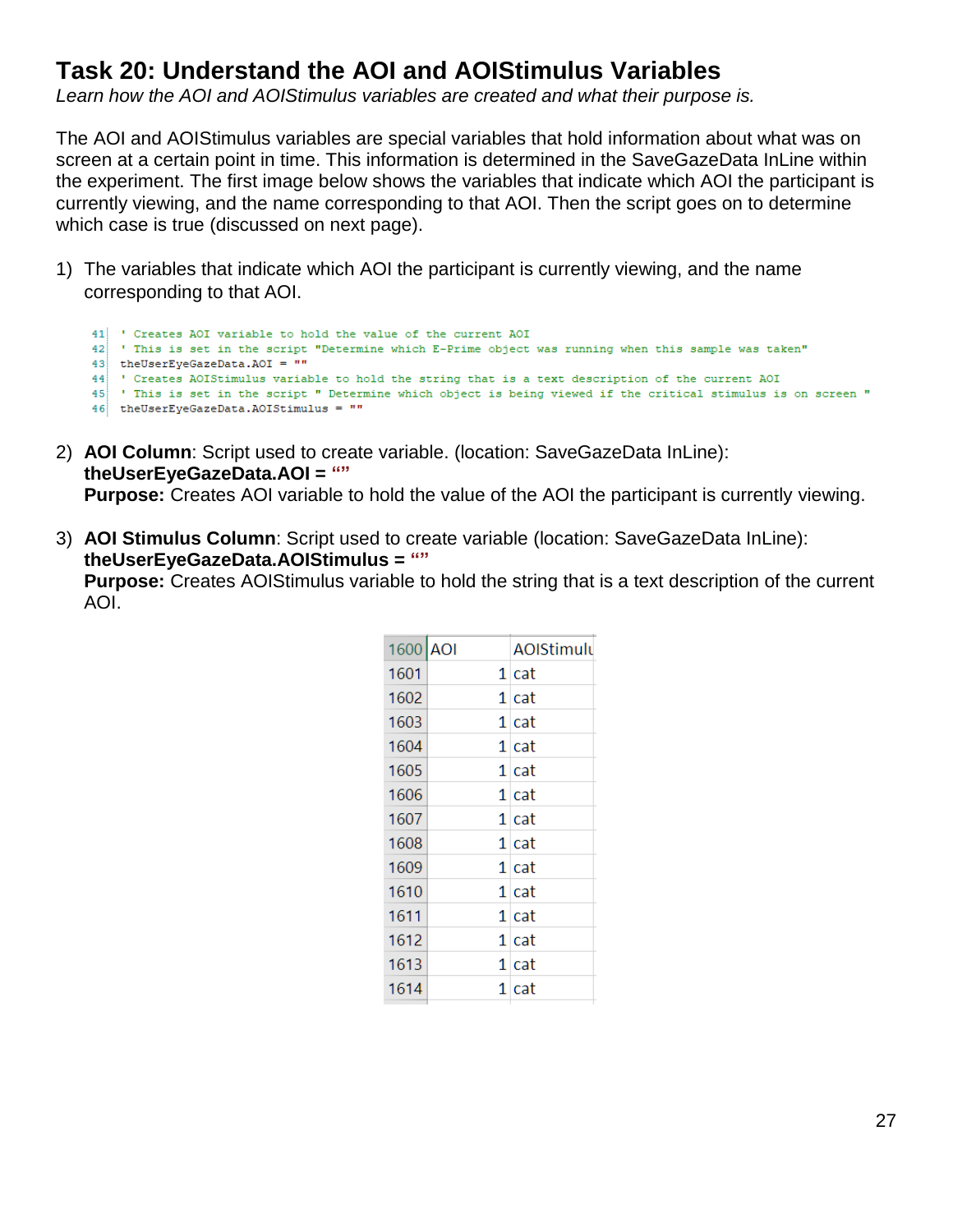4) Case "AOI1" is *executed* when the **hit test coordinates** *correspond* with the location of the **Stimulus Slide Sub-Object** named AOI1.

| 109              | ' Determine which object is being viewed if the critical stimulus is on screen |
|------------------|--------------------------------------------------------------------------------|
| $110^{1}$        | If the GazeData. RTTime >= the Slide. OnsetTime Then                           |
| 111              | Select Case theState.HitTest ( theGazeData.CursorX, theGazeData.CursorY )      |
| 112              | Case "AOI1"                                                                    |
| 113              | theUserEyeGazeData.AOI = "1"                                                   |
| 114              | theUserEyeGazeData.AOIStimulus = theUserEyeGazeData.AOI1                       |
| 115              | Case "AOI2"                                                                    |
| 116              | theUserEveGazeData.AOI = "2"                                                   |
| 117              | theUserEyeGazeData.AOIStimulus = theUserEyeGazeData.AOI2                       |
| 118              | Case "Fixation"                                                                |
| 119              | theUserEveGazeData.AOI = "Fixation"                                            |
| 120 <sup>1</sup> | theUserEveGazeData.AOIStimulus = "Fixation"                                    |
| 121              | Case Else                                                                      |
| 122              | the User Eye Gaze Data. AOI = $\blacksquare$                                   |
| 123              | theUserEyeGazeData.AOIStimulus = ""                                            |
| 124              | End Select                                                                     |
| 125              | End If                                                                         |

- 5) Case "AOI2" is *executed* when the **hit test coordinates** *correspond* with the location of the **Stimulus Slide Sub-Object** named AOI2.
- 6) Case "Fixation" is *executed* when the **hit test coordinates** *correspond* with the location of the **Stimulus Slide Sub-Object** named Fixation.
- 7) Case Else is *executed* when the **hit test coordinates** *correspond* with a location within the **Stimulus Slide** that does not have any **Sub-Object** associated with it.